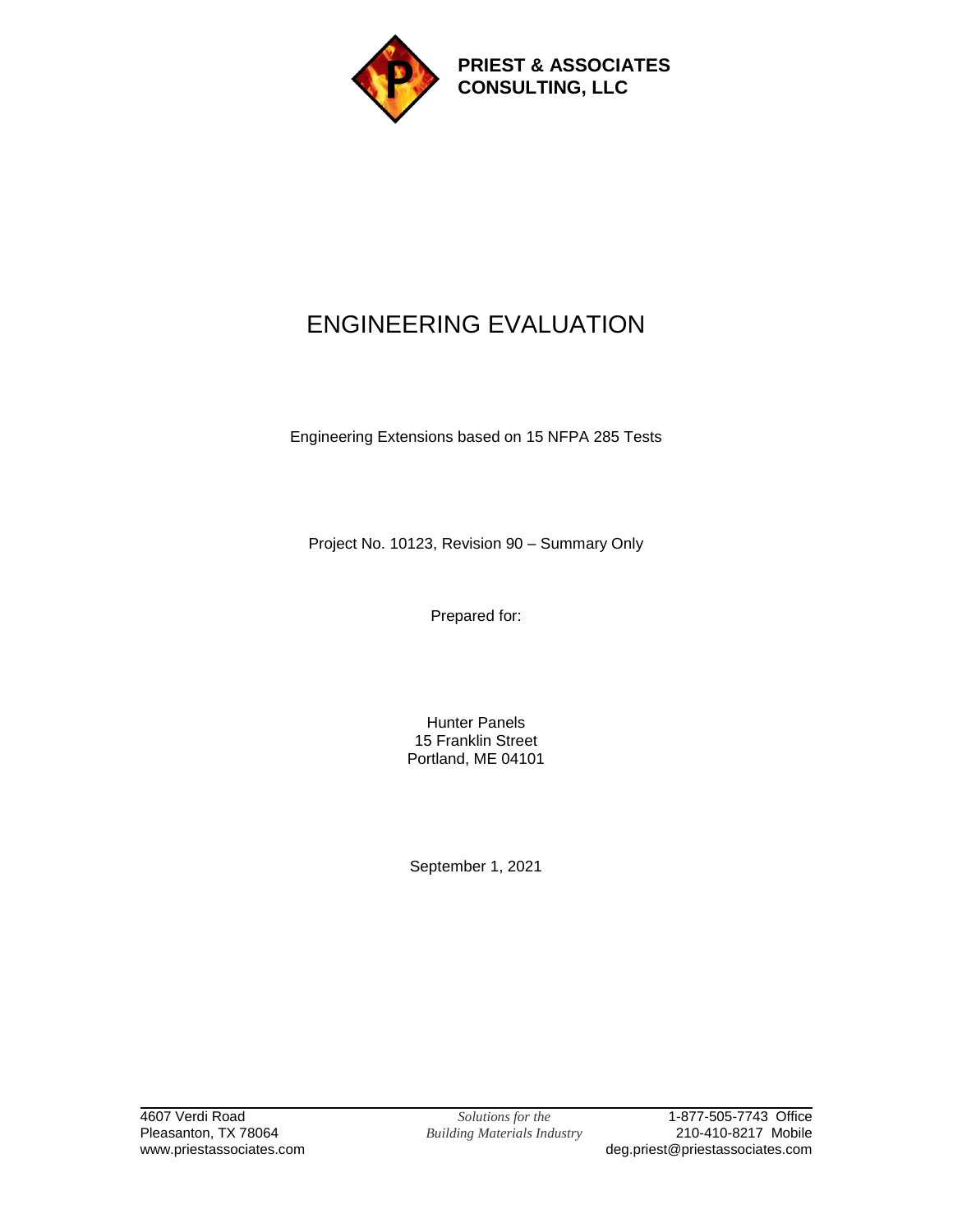#### *Abstract*

*Fifteen NFPA 285 test reports on various wall designs have been submitted to determine Engineering Extensions on several aspects of wall designs. These include cavity insulation, exterior sheathing, water-resistive barrier (WRB), exterior insulation, exterior WRB, air gaps, claddings, window details, and base wall framing. We have determined that engineering extensions on various components of the tested wall designs can meet the criteria of NFPA 285 with specific limitations.*

The conclusions reached by this evaluation are true and correct, within the bounds of sound engineering practice. All reasoning for our decisions is contained within this document.

Submitted by,

Javier Trevino

Associate Engineer 210-601-0655

September 1, 2021

Howard Stacy Senior Scientist

September 1, 2021

Reviewed and Approved,

Deg Priest President

September 1, 2021

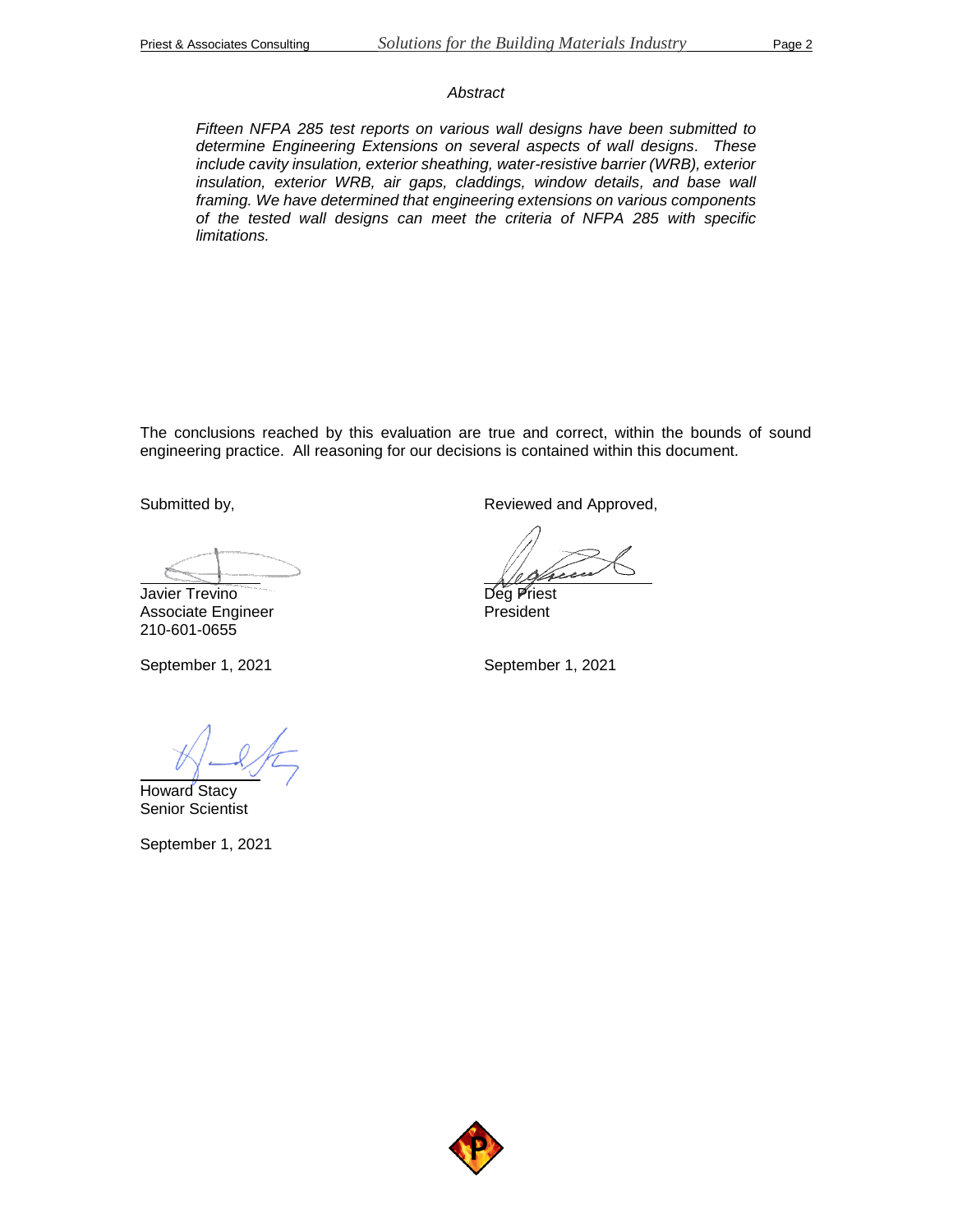#### **INTRODUCTION**

Fifteen NFPA 285 tests were conducted on various configurations of exterior wall system designs. The designs incorporated many variables, including cavity insulation, exterior sheathing, waterresistive barrier (WRB), exterior insulation, exterior WRB, air gaps, claddings, and window details. The purpose of this evaluation is to determine engineering extensions for the components that can meet the requirements of NFPA 285. An analysis is conducted on the elements tested from the wall systems tested, forming a base wall system from which replacement components can be added. Additionally, several ESR-approved competing wall systems incorporate similar features to the submitted wall systems. Some of the engineering extensions of those systems will also be examined in this evaluation.

## **SUBSTITUTION TABLES**

The analysis results are presented in the following tables, which list the allowable substitutions based on the tests submitted and Engineering Extensions as detailed in the appendix of this report.

| <b>Wall Component</b>       | Table 1: Xci Foil (Class A) or XCi-286 Exterior Insulation |                                                                                                                       |
|-----------------------------|------------------------------------------------------------|-----------------------------------------------------------------------------------------------------------------------|
|                             |                                                            | <b>Substitution Options</b>                                                                                           |
| <b>Base Wall</b>            | 1)                                                         | <b>Cast Concrete Walls</b>                                                                                            |
| Use either 1, 2, 3 or       | 2)                                                         | <b>CMU Concrete Walls</b>                                                                                             |
| 4                           | 3)                                                         | 25 GA. min. 3%" (min.) steel studs spaced 24" OC (max.)                                                               |
|                             | a.                                                         | 5%" type X Gypsum Wallboard Interior                                                                                  |
|                             | b.                                                         | Lateral Bracing every 4 ft                                                                                            |
|                             | 4)                                                         | FRTW (fire-retardant-treated wood) studs: min. nominal 2 x 4                                                          |
|                             |                                                            | dimension, spaced 24" OC (max.)                                                                                       |
|                             | a.                                                         | % in. type X Gypsum Wallboard Interior                                                                                |
|                             | b.                                                         | Bracing as required by code                                                                                           |
| <b>Fire-Stopping at</b>     | 1)                                                         | Any approved mineral fiber-based safing insulation in each stud                                                       |
| <b>Floor Lines</b>          |                                                            | cavity at the floor line. Safing thickness must match stud cavity                                                     |
|                             |                                                            | depth                                                                                                                 |
|                             | 2)                                                         | Solid FRTW fire blocking at floor line following building code                                                        |
|                             |                                                            | requirements for Type III construction                                                                                |
| <b>Cavity Insulation</b>    | 1)                                                         | None                                                                                                                  |
| Use any Item 1 - 15         | 2)                                                         | 1½" (min.) of Carlisle SPI SealTite PRO (up to full cavity                                                            |
|                             |                                                            | thickness), SealTite PRO Closed Cell, or SealTite PRO One                                                             |
| Items 8, 9, 10, 11,         |                                                            | Zero (up to full cavity thickness for each)                                                                           |
| 12, 13, 14 or 15 may        | 3)                                                         | 1½" (min.) of BASF Walltite SPF (up to total cavity thickness)                                                        |
| only be used with           | 4)                                                         | Any noncombustible insulation per ASTM E136                                                                           |
| <b>Exterior Sheathing 2</b> | 5)                                                         | Any Mineral Fiber (Board type faced or unfaced)                                                                       |
| or the sheathing            | 6)                                                         | Any Fiberglass (Batt type faced or unfaced)                                                                           |
| thickness specified.        | 7)                                                         | Any foam plastic insulation (SPF or board type) which has been                                                        |
|                             |                                                            | tested per ASTM E1354 (at a minimum of 20 kW/m <sup>2</sup> heat flux)                                                |
|                             |                                                            | and shown by analysis to be less flammable (improved Tign, Pk.                                                        |
|                             |                                                            | HRR) than Covestro EcoBay CC or BASF Walltite                                                                         |
|                             | 8)                                                         | NCFI InsulBloc SPF (up to full cavity thickness)                                                                      |
|                             | 9)                                                         | Icynene MD-C-200v3 (Proseal) up to 51/2 inches (only with 1/2 in.                                                     |
|                             |                                                            | (min.) exterior gypsum sheathing)                                                                                     |
|                             | 10)                                                        | SWD Urethane Quik-Shield 112 up to 6 inches in 6 inch (max.)                                                          |
|                             |                                                            | stud cavities with an air gap not exceeding 21/2 inches.                                                              |
|                             | 11)<br>12)                                                 | 1½" (min.) ThermoSeal 2000 (up to full cavity thickness)<br>Carlisle SealTite PRO High Yield, SealTite PRO Open Cell, |
|                             |                                                            | SealTite PRO No Mix, SealTite PRO No Trim 21, or SealTite                                                             |
|                             |                                                            | PRO OCX – up to full cavity thickness with $\frac{1}{2}$ " (min.) exterior                                            |
|                             |                                                            | gypsum sheathing                                                                                                      |
|                             | (13)                                                       | Gaco (Firestone) F6500R, 052N, F4500, 183M, F1850, F1880                                                              |
|                             |                                                            | -3.5" (max.) for use with <sup>5</sup> / <sub>8</sub> " Exterior Gypsum Sheathing                                     |
|                             |                                                            |                                                                                                                       |

**Table 1: Xci Foil (Class A) or XCi-286 Exterior Insulation (See Notes 1 through 8)**

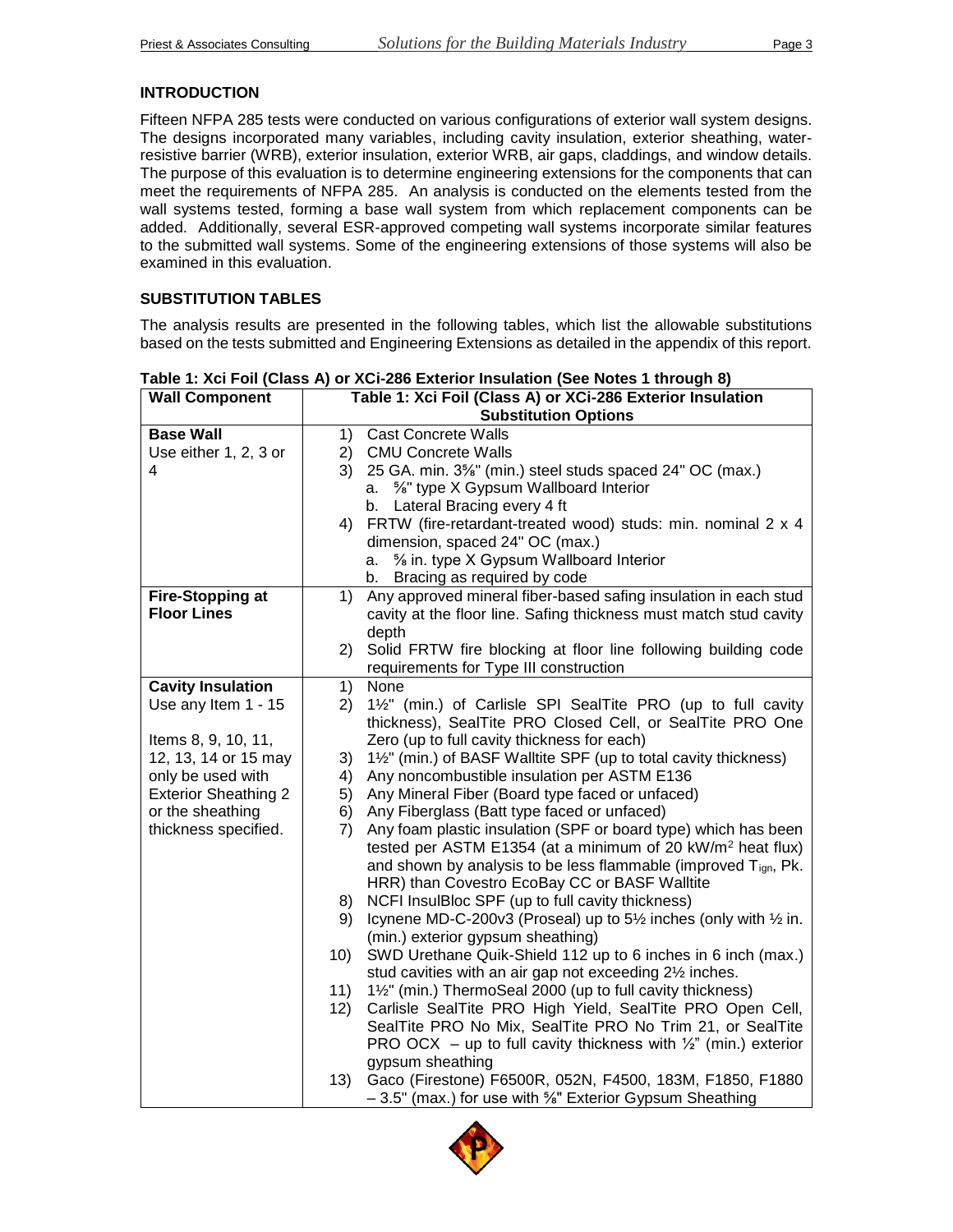| <b>Wall Component</b>                             | Table 1: Xci Foil (Class A) or XCi-286 Exterior Insulation<br><b>Substitution Options</b>                                                                                                                                                                                                           |  |
|---------------------------------------------------|-----------------------------------------------------------------------------------------------------------------------------------------------------------------------------------------------------------------------------------------------------------------------------------------------------|--|
|                                                   | JM Corbond III or Corbond IV - Full stud cavity depth or less for<br>(14)<br>use with %" exterior gypsum sheathing<br>Huntsman ProSeal HFO (8 in. max. thickness with no air gap, 6<br>15)<br>inch max. thickness with air gap) for use with $\frac{1}{2}$ or thicker<br>exterior gypsum sheathing. |  |
| <b>Exterior Sheathing</b>                         | None (only with cavity insulation 1, 2, 3, 4, 5, or 6)<br>1)                                                                                                                                                                                                                                        |  |
| Use Item 1, 2 or 3                                | 1/2" or thicker exterior gypsum sheathing<br>2)<br>3)<br>1/2" (min.) FRTW structural panels in Type III construction                                                                                                                                                                                |  |
| <b>Multi-Function</b>                             | USG Securock® Exoair® 430 System<br>1)                                                                                                                                                                                                                                                              |  |
| <b>Sheathing &amp; WRB</b>                        | 5% inch Georgia Pacific DensElement, flashed with Prosoco R-<br>2)                                                                                                                                                                                                                                  |  |
| <b>Products</b>                                   | Guard FastFlash on sheathing joints                                                                                                                                                                                                                                                                 |  |
| Use Item 1 or 2                                   | Note: Item 1 or 2 replaces the exterior sheathings above. When either of<br>these items is used, do not use exterior sheathings or WRBs on the base<br>wall surface in Table 5.                                                                                                                     |  |
| <b>WRB over Base</b>                              | See Table 5                                                                                                                                                                                                                                                                                         |  |
| <b>Wall Surface</b><br><b>Exterior Insulation</b> | 1) 3 <sup>1/2</sup> " thick (max.) Xci Foil (Class A) or Xci-286 for all claddings                                                                                                                                                                                                                  |  |
| Use Item 1 or 2                                   | 4" thick Xci Foil (Class A) or Xci-286 for Claddings 1 - 6<br>2)                                                                                                                                                                                                                                    |  |
| depending on cladding.                            |                                                                                                                                                                                                                                                                                                     |  |
| <b>WRB over Exterior</b><br><b>Insulation</b>     | See Table 5                                                                                                                                                                                                                                                                                         |  |
|                                                   | The exterior insulation may be used with or without CavClear <sup>®</sup> Masonry<br>Mat over the insulation with a maximum 1" air gap between the CavClear<br>and the cladding. When CavClear is used, this may only be used with                                                                  |  |
|                                                   | Cladding 1 - 6 or with thin brick/thin stone adhered to stucco as long as                                                                                                                                                                                                                           |  |
| <b>Exterior Cladding</b>                          | the total thickness is 3/4" min.<br>Brick - Nominal 4" clay or concrete brick or veneer with<br>1)                                                                                                                                                                                                  |  |
| Use any Item 1 - 17                               | maximum 2" air gap behind the brick                                                                                                                                                                                                                                                                 |  |
|                                                   | Brick Ties/Anchors 24" OC (max.)                                                                                                                                                                                                                                                                    |  |
| Item 7 may use any                                | Stucco – minimum 3/4" thick exterior cement plaster and lath. For<br>2)                                                                                                                                                                                                                             |  |
| tested/approved<br>installation                   | systems that require a more durable WRB system, any building                                                                                                                                                                                                                                        |  |
| technique.                                        | wrap or 15# felt that meets Table 5, Requirement #12 in "WRB<br>over Exterior Insulation" can be used as a slip sheet between                                                                                                                                                                       |  |
|                                                   | the WRB/exterior insulation and the lath                                                                                                                                                                                                                                                            |  |
| Items 8, 9, or 12                                 | 3) Limestone – minimum 2" thick using any standard non-open joint                                                                                                                                                                                                                                   |  |
| may use any                                       | installation technique such as shiplap                                                                                                                                                                                                                                                              |  |
| standard installation<br>technique.               | Natural Stone Veneer - minimum 2" thick using any standard<br>4)<br>non-open joint installation technique such as grouted/mortared                                                                                                                                                                  |  |
|                                                   | stone                                                                                                                                                                                                                                                                                               |  |
|                                                   | Cast Artificial Stone – minimum 1½" thick complying with ICC-<br>5)<br>ES AC 51 using any standard non-open joint installation                                                                                                                                                                      |  |
|                                                   | technique such as shiplap<br>6) Terra Cotta Cladding - minimum 1¼" thick (solid or equivalent                                                                                                                                                                                                       |  |
|                                                   | by weight) using any standard non-open joint installation                                                                                                                                                                                                                                           |  |
|                                                   | technique such as shiplap                                                                                                                                                                                                                                                                           |  |
|                                                   | 7) Any MCM that has successfully passed NFPA 285                                                                                                                                                                                                                                                    |  |
|                                                   | 8) Uninsulated sheet metal building panels including steel, copper,                                                                                                                                                                                                                                 |  |
|                                                   | aluminum, or zinc<br>1/4" (min.) uninsulated fiber-cement siding, or porcelain or<br>9)<br>ceramic tile mechanically attached                                                                                                                                                                       |  |
|                                                   | Stone, porcelain, ceramic/aluminum honeycomb composite<br>10)<br>building panels that have successfully passed NFPA 285 criteria                                                                                                                                                                    |  |
|                                                   | Autoclaved-aerated-concrete<br>(AAC)<br>panels<br>that<br>have<br>11)                                                                                                                                                                                                                               |  |
|                                                   | successfully passed NFPA 285 criteria                                                                                                                                                                                                                                                               |  |
|                                                   | Terra Cotta Cladding - Any Rain-screen Terra Cotta (min. 1/2"<br>12)<br>thick) with ventilated shiplap                                                                                                                                                                                              |  |

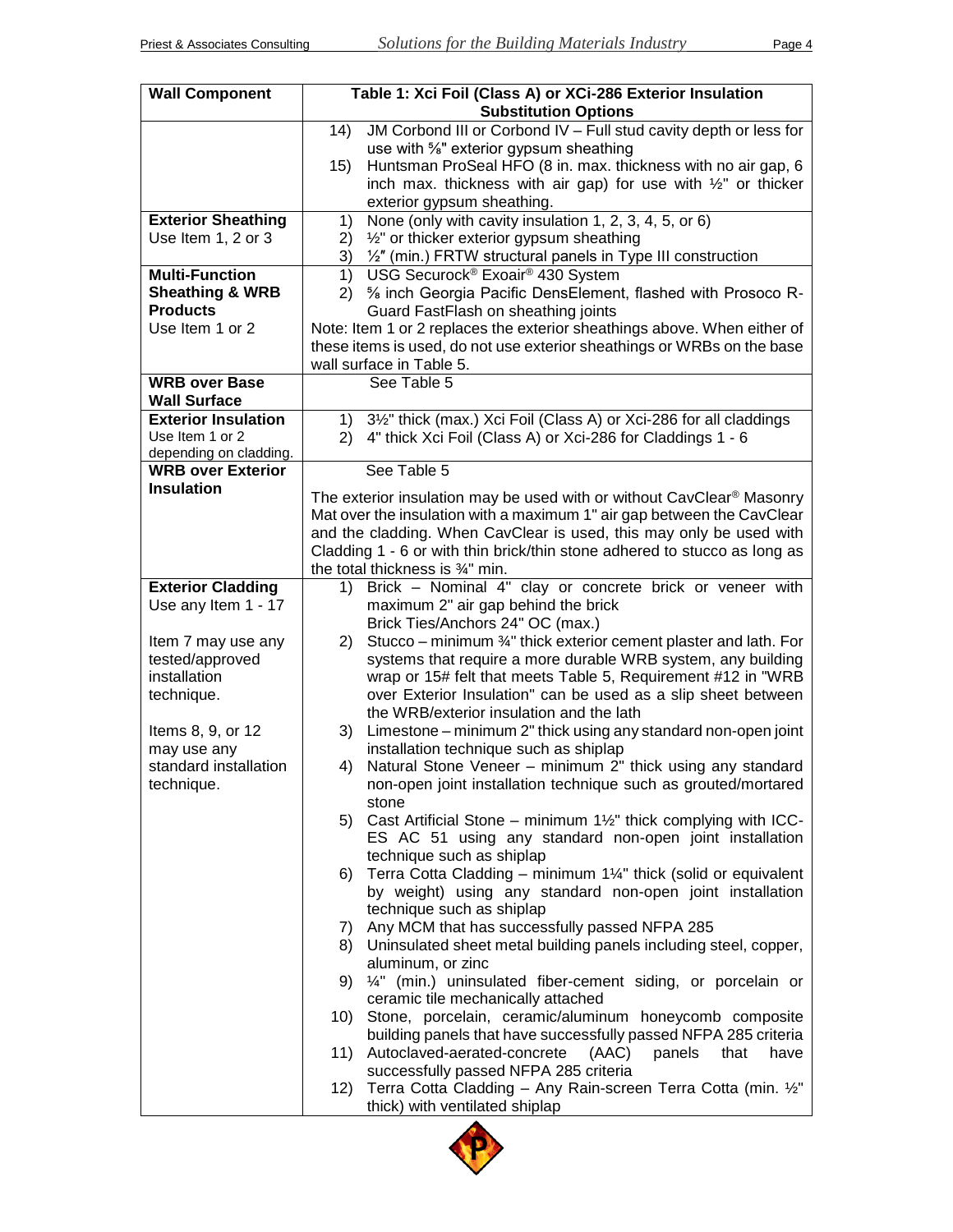| <b>Wall Component</b> |       | Table 1: Xci Foil (Class A) or XCi-286 Exterior Insulation<br><b>Substitution Options</b> |
|-----------------------|-------|-------------------------------------------------------------------------------------------|
|                       |       | 13) $\frac{1}{2}$ Stucco – Any one coat stucco ( $\frac{1}{2}$ min.) which meets AC11     |
|                       |       | acceptance criteria or is approved for use in Type I-IV                                   |
|                       |       | construction or has been tested per NFPA 285 or stays in place                            |
|                       |       | when tested per ASTM E119 (stucco exposed to fire) for at least<br>30 minutes             |
|                       |       | 14) Thin brick/cultured stone set in thin-set adhesive and metal lath                     |
|                       |       | tested to ASTM E119 (brick exposed to furnace) and remains in                             |
|                       |       | place for a minimum of 30 minutes or has passed an NFPA 285                               |
|                       |       | test. Minimum 34". For these systems that require a more                                  |
|                       |       | durable WRB system, any building wrap or 15# felt that meets                              |
|                       |       | Table 5, Requirement #12 in "WRB over Exterior Insulation" can                            |
|                       |       | be used as a slip sheet between the WRB/AVP and the lath.                                 |
|                       | 15)   | Glen Gery Thin Tech Elite Series Masonry Veneer or TABS II                                |
|                       |       | Panel System with 1/2" thick bricks using TABS Wall Adhesive                              |
|                       | 16)   | Natural Stone Veneer - minimum 11/4" thick using any standard                             |
|                       |       | installation technique                                                                    |
|                       | 17) - | FunderMax M.Look – minimum $\frac{1}{4}$ inch thick using any standard                    |
|                       |       | installation technique                                                                    |

# **Table 2: Xci CG or Xci CG (Class A) Exterior Insulation (See Notes 1 through 8)**

| <b>Wall Component</b>       | Table 2: Xci CG or Xci CG (Class A) Exterior Insulation |                                                                        |  |
|-----------------------------|---------------------------------------------------------|------------------------------------------------------------------------|--|
|                             |                                                         | <b>Substitution Options</b>                                            |  |
| <b>Base Wall</b>            | 1)                                                      | <b>Cast Concrete Walls</b>                                             |  |
| Use Item 1, 2, 3 or 4       |                                                         | 2) CMU Concrete Walls                                                  |  |
|                             | 3)                                                      | 25 GA. min. 3%" (min.) steel studs spaced 24" OC (max.)                |  |
|                             | a.                                                      | %" type X Gypsum Wallboard Interior                                    |  |
|                             | b.                                                      | Lateral Bracing every 4 ft                                             |  |
|                             | 4)                                                      | FRTW studs: min. nominal 2 x 4 dimension, spaced 24" OC                |  |
|                             | (max.)                                                  |                                                                        |  |
|                             | a.                                                      | %" type X Gypsum Wallboard Interior                                    |  |
|                             |                                                         | b. Bracing as required by building code                                |  |
| <b>Fire-Stopping at</b>     | 1)                                                      | Any approved mineral fiber-based safing insulation in each stud        |  |
| <b>Floor Lines</b>          |                                                         | cavity at the floor line. Safing thickness must match stud cavity      |  |
| Use Item 1 or 2             | depth                                                   |                                                                        |  |
|                             | (2)                                                     | Solid FRTW fire blocking at floor line following building code         |  |
|                             |                                                         | requirements for Type III construction                                 |  |
| <b>Cavity Insulation</b>    | None<br>1)                                              |                                                                        |  |
| Use any Item 1 - 15         | 2)                                                      | 1½" (min.) of Carlisle SPI SealTite PRO (up to full cavity             |  |
|                             |                                                         | thickness), SealTite PRO Closed Cell, or SealTite PRO One              |  |
| Items 8 - 15 may            |                                                         | Zero (up to full cavity thickness for each)                            |  |
| only be used with           | 3)                                                      | 1½" (min.) of BASF Walltite SPF (up to total cavity thickness)         |  |
| <b>Exterior Sheathing 2</b> | 4)                                                      | Any noncombustible insulation per ASTM E136                            |  |
| or the sheathing            | 5)                                                      | Any Mineral Fiber (Board type faced or unfaced)                        |  |
| thickness specified.        | 6)                                                      | Any Fiberglass (Batt Type faced or unfaced)                            |  |
|                             | 7)                                                      | Any foam plastic insulation (SPF or board type) which has been         |  |
|                             |                                                         | tested per ASTM E1354 (at a minimum of 20 kW/m <sup>2</sup> heat flux) |  |
|                             |                                                         | and shown by analysis to be less flammable (improved Tign, Pk.         |  |
|                             |                                                         | HRR) than Covestro EcoBay CC or BASF Walltite                          |  |
|                             | 8)                                                      | NCFI InsulBloc SPF (up to full cavity thickness)                       |  |
|                             | 9)                                                      | Icynene MD-C-200v3 (Proseal) up to 51/2 inches (only with 1/2 in.      |  |
|                             |                                                         | (min.) exterior gypsum sheathing)                                      |  |
|                             | 10)                                                     | SWD Urethane Quik-Shield 112 up to 6 inches in 6 inch (max.)           |  |
|                             |                                                         | stud cavities with an air gap not exceeding 21/2 inches.               |  |
|                             | 11)                                                     | 1½" (min.) ThermoSeal 2000 (up to full cavity thickness)               |  |

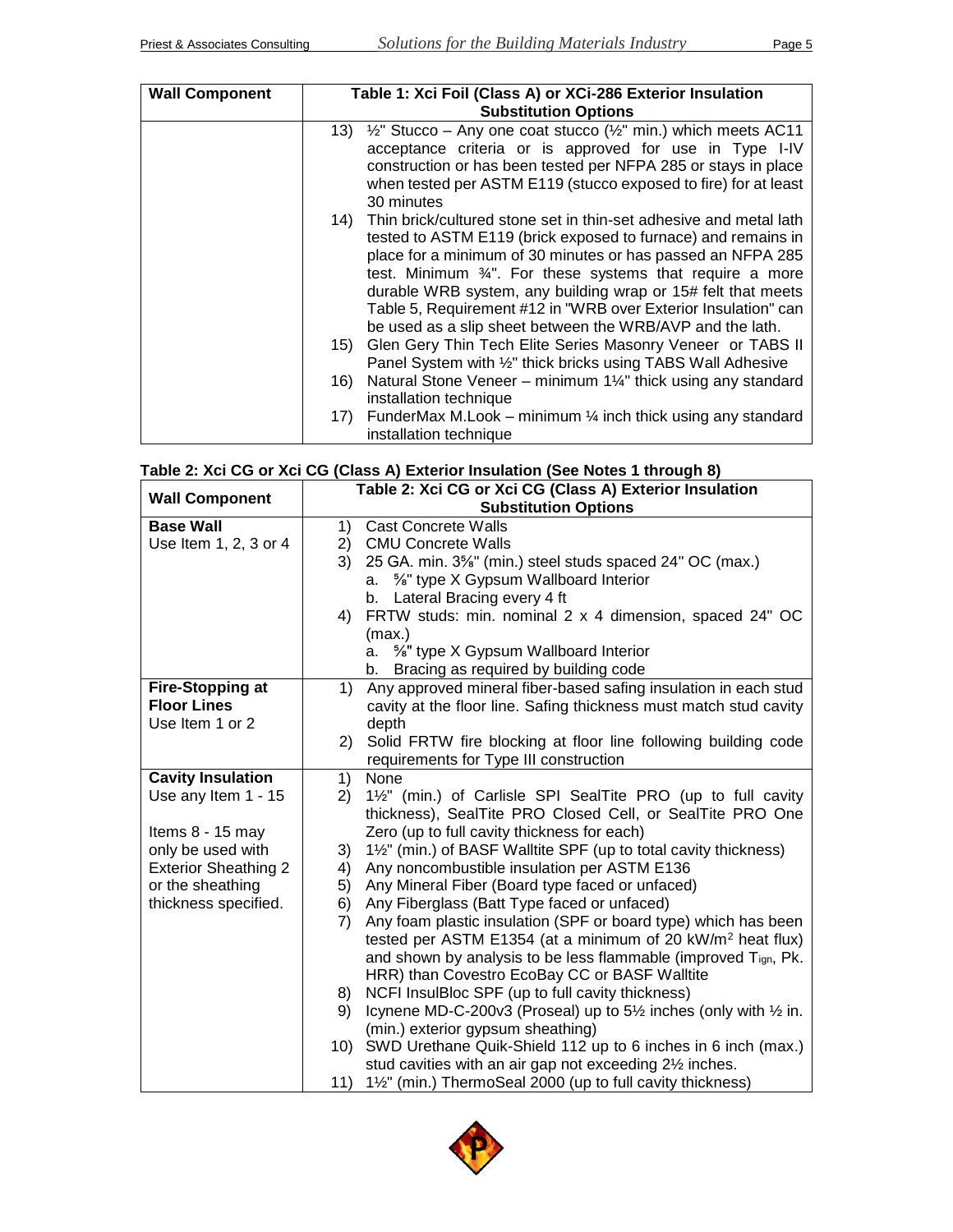| <b>Wall Component</b>                         | Table 2: Xci CG or Xci CG (Class A) Exterior Insulation<br><b>Substitution Options</b>                                                                                                                                       |
|-----------------------------------------------|------------------------------------------------------------------------------------------------------------------------------------------------------------------------------------------------------------------------------|
|                                               | 12) Carlisle SealTite PRO High Yield, SealTite PRO Open Cell,<br>SealTite PRO No Mix, SealTite PRO No Trim 21, or SealTite<br>PRO OCX – up to full cavity thickness with $\frac{1}{2}$ " (min.) exterior<br>gypsum sheathing |
|                                               | 13) Gaco (Firestone) F6500R, 052N, F4500, 183M, F1850, or F1880                                                                                                                                                              |
|                                               | -31/2" (max.) for use with 5/8" Exterior Gypsum Sheathing<br>JM Corbond III or Corbond IV - Full stud cavity depth or less for<br>14)<br>use with %" exterior gypsum sheathing                                               |
|                                               | 15) Huntsman ProSeal HFO (8 in. max. thickness with no air gap, 6                                                                                                                                                            |
|                                               | inch max. thickness with air gap) for use with $\frac{1}{2}$ " or thicker<br>exterior gypsum sheathing.                                                                                                                      |
| <b>Exterior Sheathing</b>                     | None (only with Claddings $1 - 6$ , and Cavity Insulations 1, 2, 3,<br>1)                                                                                                                                                    |
| Use Item 1, 2 or 3                            | 4, 5, 6                                                                                                                                                                                                                      |
|                                               | $\frac{1}{2}$ " or thicker exterior gypsum sheathing<br>2)<br>3) 1/2" (min.) FRTW structural panels in Type III construction                                                                                                 |
| <b>Multi-Function</b>                         | USG Securock® Exoair® 430 System<br>1)                                                                                                                                                                                       |
| <b>Sheathing &amp; WRB</b><br><b>Products</b> | 5% inch Georgia Pacific DensElement flashed with Prosoco R-<br>2)<br>Guard FastFlash on sheathing joints                                                                                                                     |
| Use Item 1 or 2                               |                                                                                                                                                                                                                              |
|                                               | Note: Item 1 or 2 replaces the exterior sheathings above. When either of                                                                                                                                                     |
|                                               | these items is used, do not use exterior sheathings or WRBs on the base<br>wall surface in Table 5.                                                                                                                          |
| <b>WRB on Base Wall</b>                       | See Table 5                                                                                                                                                                                                                  |
| <b>Exterior Insulation</b>                    | 1) 3½" thick (max.) Xci CG or Xci CG (Class A) for all claddings                                                                                                                                                             |
| Use 1 or 2                                    | 2) 4" thick (max.) Xci-CG or Xci-CG (Class A) for Claddings 1 - 6                                                                                                                                                            |
| depending on the<br>cladding                  |                                                                                                                                                                                                                              |
| <b>WRB on Insulation</b>                      | See Table 5                                                                                                                                                                                                                  |
|                                               |                                                                                                                                                                                                                              |
|                                               |                                                                                                                                                                                                                              |
|                                               | The exterior insulation may be used with or without CavClear <sup>®</sup> Masonry<br>Mat over the insulation with a maximum 1" air gap between the CavClear                                                                  |
|                                               | and the cladding. When CavClear is used, this may only be used with                                                                                                                                                          |
|                                               | Cladding 1 - 6 or with thin brick/thin stone adhered to stucco as long as                                                                                                                                                    |
| <b>Exterior Cladding</b>                      | the total thickness is 3/4" min.<br>Brick - Nominal 4" clay or concrete brick or veneer with<br>1)                                                                                                                           |
| Use any Item 1 - 17                           | maximum 2" air gap behind the brick. Brick Ties/Anchors 24" OC<br>(max.)                                                                                                                                                     |
| Item 7 may use any                            | Stucco – minimum 3/4" thick exterior cement plaster and lath<br>2)                                                                                                                                                           |
| tested/approved<br>installation               | For systems that require a more durable WRB system, any                                                                                                                                                                      |
| technique.                                    | building wrap or 15# felt that meets Table 5, Requirement #12 in<br>"WRB over Exterior Insulation" can be used as a slip sheet                                                                                               |
|                                               | between the WRB/exterior insulation and the lath.                                                                                                                                                                            |
| Items 8, 9, or 12                             | Limestone – minimum 2" thick using any standard non-open joint<br>3)                                                                                                                                                         |
| may use any<br>standard installation          | installation technique such as shiplap<br>Natural Stone Veneer - minimum 2" thick using any standard<br>4)                                                                                                                   |
| technique                                     | non-open joint installation technique such as grouted/mortared                                                                                                                                                               |
|                                               | stone                                                                                                                                                                                                                        |
|                                               | Cast Artificial Stone – minimum $1\frac{1}{2}$ " thick complying with ICC-<br>5)<br>ES AC 51 using any standard non-open joint installation                                                                                  |
|                                               | technique such as shiplap                                                                                                                                                                                                    |
|                                               | Terra Cotta Cladding - minimum 1¼" thick (solid or equivalent<br>6)                                                                                                                                                          |
|                                               | by weight) using any standard non-open joint installation                                                                                                                                                                    |
|                                               | technique such as shiplap<br>Any MCM that has successfully passed NFPA 285<br>7)                                                                                                                                             |
|                                               | Uninsulated sheet metal building panels including steel, copper,<br>8)<br>aluminum (or zinc only with Xci-CG (Class A))                                                                                                      |

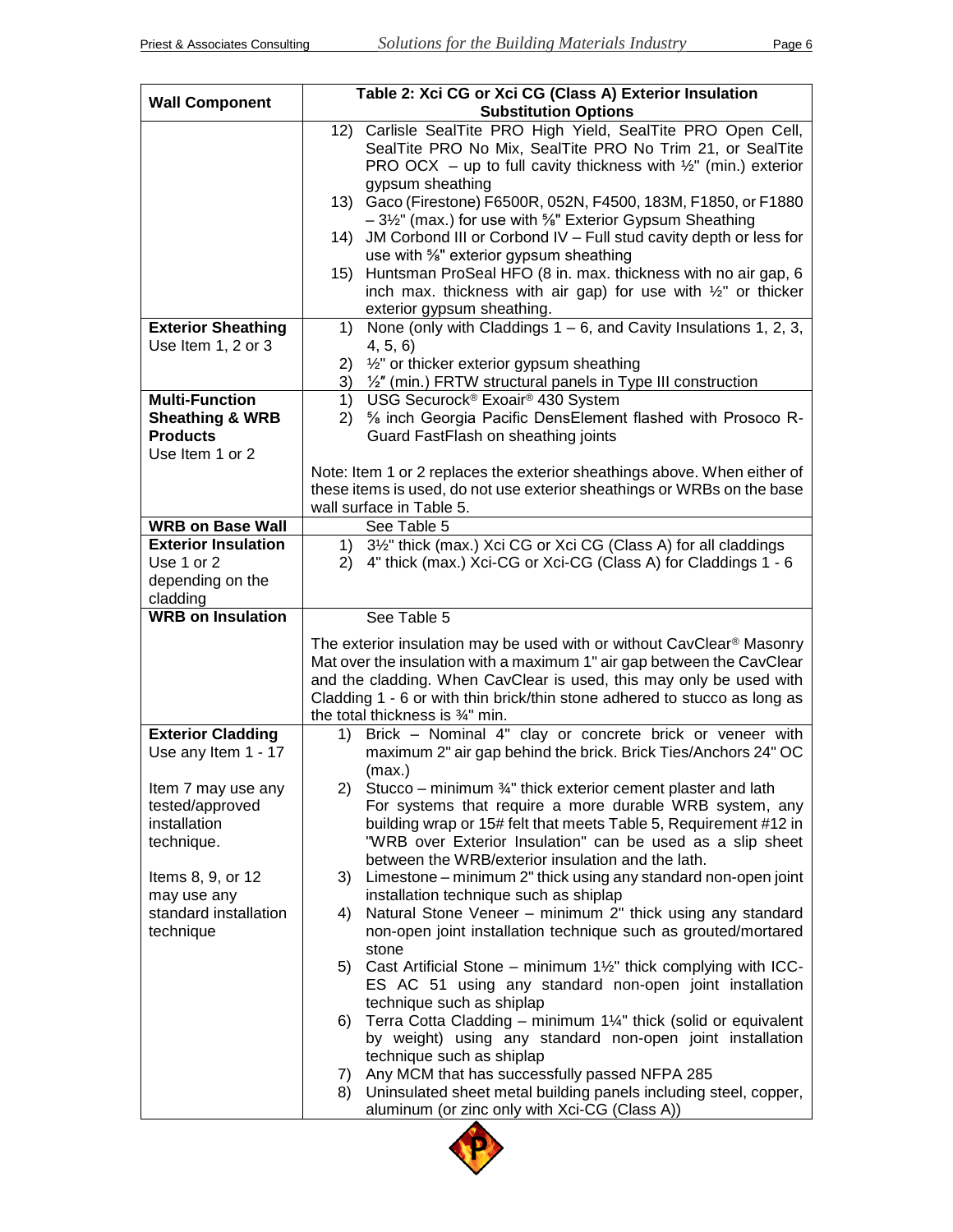|                       |     | Table 2: Xci CG or Xci CG (Class A) Exterior Insulation                                                                      |
|-----------------------|-----|------------------------------------------------------------------------------------------------------------------------------|
| <b>Wall Component</b> |     | <b>Substitution Options</b>                                                                                                  |
|                       |     | 9) 1/4" (min.) uninsulated fiber-cement siding or porcelain or ceramic                                                       |
|                       |     | tile mechanically attached                                                                                                   |
|                       | 10) | Stone, porcelain, ceramic/aluminum honeycomb composite                                                                       |
|                       |     | building panels that have successfully passed NFPA 285 criteria                                                              |
|                       |     | (AAC)<br>11) Autoclaved-aerated-concrete<br>panels<br>that<br>have                                                           |
|                       |     | successfully passed NFPA 285 criteria                                                                                        |
|                       |     | 12) Terra Cotta Cladding - Any Rain-screen Terra Cotta (min. 1/2"                                                            |
|                       |     | thick) with ventilated shiplap                                                                                               |
|                       |     | 13) 1/2" Stucco - Any one coat stucco (1/2" min.) which meets AC11                                                           |
|                       |     | acceptance criteria or is approved for use in Type I-IV                                                                      |
|                       |     | construction or has been tested per NFPA 285 or stays in place                                                               |
|                       |     | when tested per ASTM E119 (stucco exposed to fire) for at least                                                              |
|                       |     | 30 minutes                                                                                                                   |
|                       |     | 14) Thin brick/cultured stone set in thin-set adhesive and metal lath                                                        |
|                       |     | tested to ASTM E119 (brick exposed to furnace) and remains in<br>place for a minimum of 30 minutes or has passed an NFPA 285 |
|                       |     | test. Minimum 3/4". For these systems, which require a more                                                                  |
|                       |     | durable WRB system, any building wrap or 15# felt that meets                                                                 |
|                       |     | Table 5, Requirement #12 in "WRB over Exterior Insulation" can                                                               |
|                       |     | be used as a slip sheet between the WRB/AVP and the lath                                                                     |
|                       | 15) | Glen Gery Thin Tech Elite Series Masonry Veneer or TABS II                                                                   |
|                       |     | Panel System with 1/2" thick bricks using TABS Wall Adhesive                                                                 |
|                       |     | 16) Natural Stone Veneer - minimum 1¼" thick using any standard                                                              |
|                       |     | installation technique                                                                                                       |
|                       | 17) | FunderMax M.Look – minimum $\frac{1}{4}$ inch thick using any standard                                                       |
|                       |     | installation technique                                                                                                       |

### **Table 3: Xci Foil Exterior Insulation (See Notes 1 through 8)**

| <b>Wall Component</b>    | Table 3: Xci Foil Exterior Insulation Substitution Options             |
|--------------------------|------------------------------------------------------------------------|
| <b>Base Wall</b>         | <b>Cast Concrete Walls</b><br>1)                                       |
| Use Item 1, 2, 3 or 4    | <b>CMU Concrete Walls</b><br>2)                                        |
|                          | 25 GA. min. 3%" (min.) steel studs spaced 24" OC (max.)<br>3)          |
|                          | a. 5%" type X Gypsum Wallboard Interior                                |
|                          | b. Lateral Bracing every 4 ft                                          |
|                          | FRTW studs: min. nominal 2 x 4 dimension, spaced 24" OC<br>4)          |
|                          | (max.)                                                                 |
|                          | %" type X Gypsum Wallboard Interior                                    |
|                          | Bracing as required by code                                            |
| <b>Fire-Stopping at</b>  | Any approved mineral fiber-based safing insulation in each stud<br>1)  |
| <b>Floor Lines</b>       | cavity at the floor line                                               |
| Use Item 1 or 2          | Safing thickness must match stud cavity depth                          |
|                          | Solid FRTW fire blocking at floor line following building code<br>(2)  |
|                          | requirements for Type III construction                                 |
| <b>Cavity Insulation</b> | None<br>1)                                                             |
| Use any Item 1 - 15      | 1½" (min.) of Carlisle SPI SealTite PRO (up to full cavity<br>2)       |
|                          | thickness), SealTite PRO Closed Cell, or SealTite PRO One Zero         |
|                          | (up to full cavity thickness for each)                                 |
| Items 2, 3, 8, 9, 10,    | 1½" (min.) of BASF Walltite SPF (up to total cavity thickness)<br>3)   |
| 11, 12, 13, 14 or 15     | Any noncombustible insulation per ASTM E136<br>4)                      |
| may only be used         | 5)<br>Any Mineral Fiber (Board type faced or unfaced)                  |
| with Exterior            | Any Fiberglass (Batt Type faced or unfaced)<br>6)                      |
| Sheathing 2 or the       | Any foam plastic insulation (SPF or board type), which has been<br>7)  |
| sheathing thickness      | tested per ASTM E1354 (at a minimum of 20 kW/m <sup>2</sup> heat flux) |
| specified.               | and shown by analysis to be less flammable (improved $T_{ign}$ , Pk.   |
|                          | HRR) than Covestro EcoBay CC or BASF Walltite.                         |

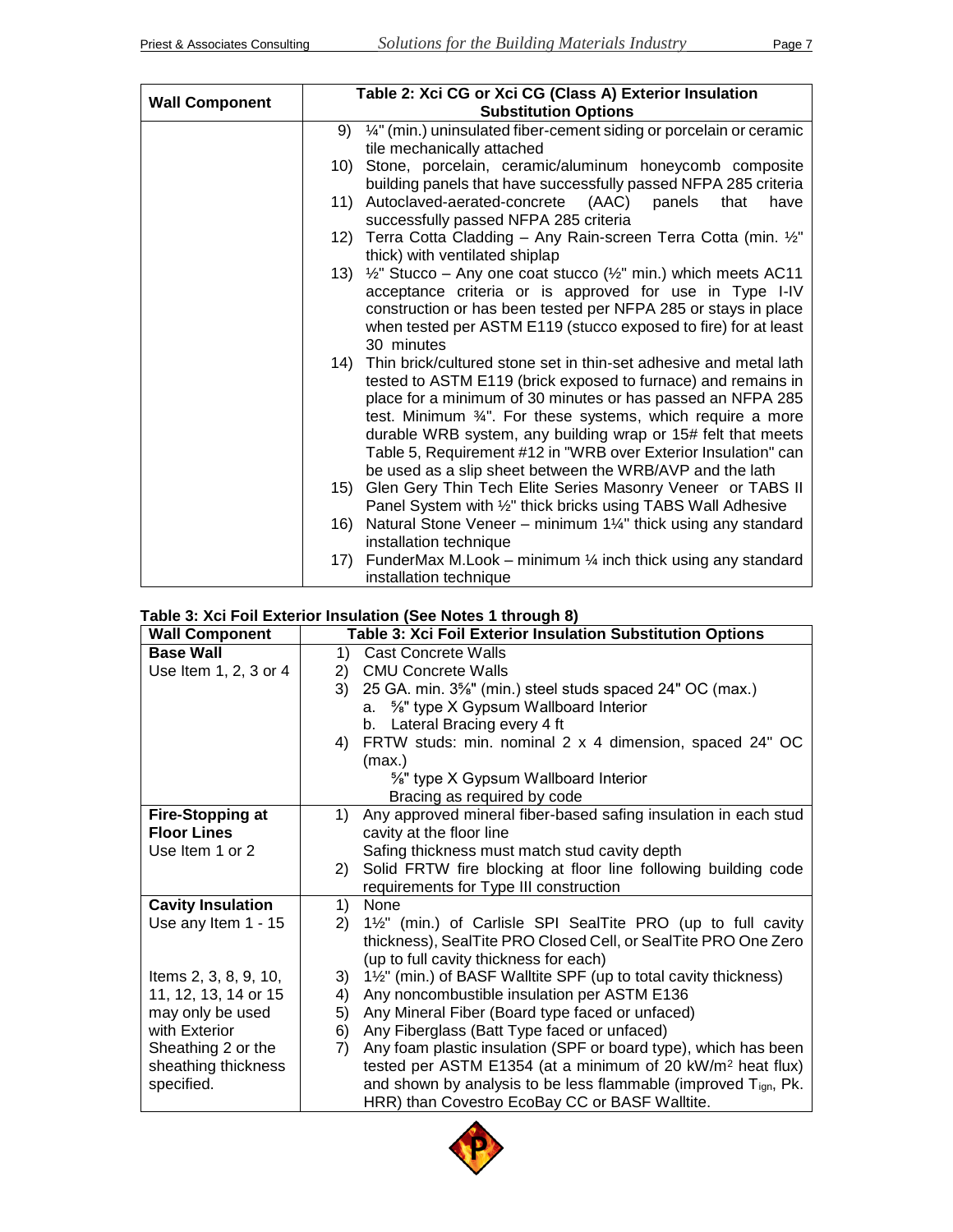| <b>Wall Component</b>                            | Table 3: Xci Foil Exterior Insulation Substitution Options                                                                                     |
|--------------------------------------------------|------------------------------------------------------------------------------------------------------------------------------------------------|
|                                                  | NCFI InsulBloc SPF (up to full cavity thickness)<br>8)                                                                                         |
|                                                  | Icynene MD-C-200v3 (Proseal) up to 5 <sup>1/2</sup> inches (only with <sup>1/2</sup> in.<br>9)                                                 |
|                                                  | (min.) exterior gypsum sheathing)                                                                                                              |
|                                                  | 10) SWD Urethane Quik-Shield 112 up to 6 inches in 6 inch (max.)                                                                               |
|                                                  | stud cavities with an air gap not exceeding 21/2 inches.<br>1½" (min.) ThermoSeal 2000 (up to full cavity thickness)<br>11)                    |
|                                                  | 12) Carlisle SealTite PRO High Yield, SealTite PRO Open Cell,                                                                                  |
|                                                  | SealTite PRO No Mix, SealTite PRO No Trim 21, or SealTite                                                                                      |
|                                                  | PRO OCX – up to full cavity thickness with $\frac{1}{2}$ " (min.) exterior                                                                     |
|                                                  | gypsum sheathing                                                                                                                               |
|                                                  | Gaco (Firestone) F6500R, 052N, F4500, 183M, F1850, or F1880<br>13)                                                                             |
|                                                  | $-3\frac{1}{2}$ " (max.) for use with %" exterior gypsum sheathing<br>JM Corbond III or Corbond IV - Full stud cavity depth or less for<br>14) |
|                                                  | use with %" exterior gypsum sheathing                                                                                                          |
|                                                  | Huntsman ProSeal HFO (8 in. max. thickness with no air gap, 6<br>15)                                                                           |
|                                                  | inch max. thickness with air gap) for use with $\frac{1}{2}$ or thicker                                                                        |
|                                                  | exterior gypsum sheathing.                                                                                                                     |
| <b>Exterior Sheathing</b>                        | None (only with cavity insulation 1, 4, 5, or 6)<br>1)                                                                                         |
| Use Item 1, 2 or 3                               | 1/2" or thicker exterior gypsum sheathing<br>2)<br>1/2" (min.) FRTW structural panels in Type III construction are                             |
|                                                  | 3)<br>allowed in place of gypsum sheathing when combustible cavity                                                                             |
|                                                  | insulation is not used.                                                                                                                        |
| <b>Multi-Function</b>                            | USG Securock® Exoair® 430 System<br>1)                                                                                                         |
| <b>Sheathing &amp; WRB</b>                       | 5% inch Georgia Pacific DensElement flashed with Prosoco R-<br>(2)                                                                             |
| <b>Products</b>                                  | Guard FastFlash on sheathing joints                                                                                                            |
| Use Item 1 or 2                                  | Note: Item 1 or 2 replaces the exterior sheathings above. When either of                                                                       |
|                                                  | these items is used, do not use exterior sheathings or WRBs on the base                                                                        |
|                                                  | wall surface in Table 5.                                                                                                                       |
| <b>WRB</b> over Base                             | See Table 5                                                                                                                                    |
| <b>Wall Surface</b>                              |                                                                                                                                                |
| <b>Exterior Insulation</b>                       | 4" thick (max.) Xci Foil                                                                                                                       |
| <b>WRB over Exterior</b><br><b>Insulation</b>    | See Table 5                                                                                                                                    |
|                                                  | The exterior insulation may be used with or without CavClear <sup>®</sup> Masonry                                                              |
|                                                  | Mat over the insulation with a maximum 1" air gap between the CavClear                                                                         |
|                                                  | and the cladding. When CavClear is used, this may only be used with                                                                            |
|                                                  | Cladding 1 - 6 or with thin brick/thin stone adhered to stucco as long as                                                                      |
|                                                  | the total thickness is 3/4" min.                                                                                                               |
| <b>Exterior Cladding</b><br>Use any Item $1 - 6$ | Brick - Nominal 4" clay or concrete brick or veneer with<br>1)<br>maximum 2" air gap behind the brick. Brick Ties/Anchors 24" OC               |
|                                                  |                                                                                                                                                |
|                                                  |                                                                                                                                                |
|                                                  | (max.)<br>Stucco – minimum 3/4" thick exterior cement plaster and lath. For<br>2)                                                              |
|                                                  | systems that require a more durable WRB system, any building                                                                                   |
|                                                  | wrap or 15# felt that meets Table 5, Requirement #12 in "WRB                                                                                   |
|                                                  | over Exterior Insulation" can be used as a slip sheet between the                                                                              |
|                                                  | WRB/exterior insulation and the lath                                                                                                           |
|                                                  | 3) Limestone – minimum 2" thick using any standard non-open joint                                                                              |
|                                                  | installation technique such as shiplap<br>4)                                                                                                   |
|                                                  | Natural Stone Veneer - minimum 2" thick using any standard<br>non-open joint installation technique such as grouted/mortared                   |
|                                                  | stone                                                                                                                                          |
|                                                  | Cast Artificial Stone – minimum $1\frac{1}{2}$ " thick complying with ICC-ES<br>5)                                                             |
|                                                  | AC 51 using any standard non-open joint installation technique<br>such as shiplap                                                              |

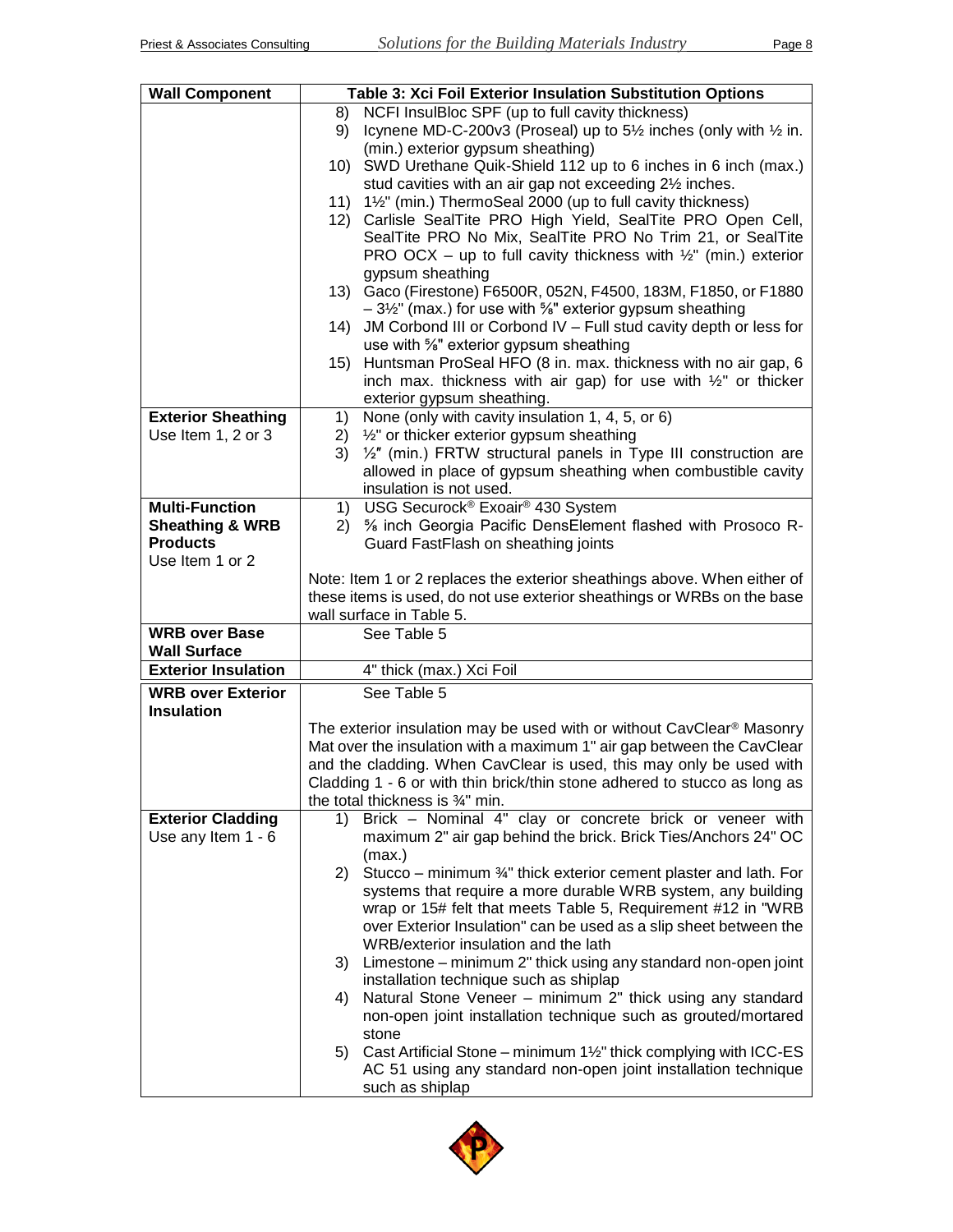| 6) Terra Cotta Cladding – minimum $1\frac{1}{s}$ thick (solid or equivalent |  |
|-----------------------------------------------------------------------------|--|
| by weight) using any standard non-open joint installation                   |  |
| technique such as shiplap                                                   |  |

# **Table 4: Xci Ply or Xci Ply (Class A) Exterior Insulation (See Notes 1 through 8)**

| <b>Wall Component</b>       | Table 4: Xci Ply or Xci Ply (Class A)                                                                         |  |
|-----------------------------|---------------------------------------------------------------------------------------------------------------|--|
|                             | <b>Exterior Insulation Substitution Options</b>                                                               |  |
| <b>Base Wall</b>            | <b>Cast Concrete Walls</b><br>1)                                                                              |  |
| Use Item 1, 2, 3 or 4       | 2) CMU Concrete Walls                                                                                         |  |
|                             | 25 GA. min. 3%" (min.) steel studs spaced 24" OC (max.)<br>3)                                                 |  |
|                             | <sup>5</sup> / <sub>8</sub> " type X Gypsum Wallboard Interior<br>а.                                          |  |
|                             | Lateral Bracing every 4 ft<br>b.                                                                              |  |
|                             | FRTW studs: min. nominal 2 x 4 dimension, spaced 24" OC<br>4)                                                 |  |
|                             | (max.)                                                                                                        |  |
|                             | a. 5% in. type X Gypsum Wallboard Interior                                                                    |  |
|                             | Bracing as required by code<br>b.                                                                             |  |
| <b>Fire-Stopping at</b>     | Any approved mineral fiber-based safing insulation in each stud<br>1)                                         |  |
| <b>Floor Lines</b>          | cavity at the floor line                                                                                      |  |
|                             | Safing thickness must match stud cavity depth                                                                 |  |
|                             | Solid FRTW fire blocking at floor line following building code<br>2)                                          |  |
|                             | requirements for Type III construction                                                                        |  |
| <b>Cavity Insulation</b>    | None<br>1)                                                                                                    |  |
| Use any Item 1 - 15         | 1½" (min.) of Carlisle SPI SealTite PRO (up to full cavity<br>2)                                              |  |
| Items 3, 8, 9, 10, 11,      | thickness), SealTite PRO Closed Cell, or SealTite PRO One                                                     |  |
| 12, 13, 14 or 15 may        | Zero (up to full cavity thickness for each)<br>1½" (min.) of BASF Walltite SPF (up to total cavity thickness) |  |
| only be used with           | 3)<br>Any noncombustible insulation per ASTM E136<br>4)                                                       |  |
| <b>Exterior Sheathing 2</b> | Any Mineral Fiber (Board type faced or unfaced)<br>5)                                                         |  |
| or the sheathing            | 6) Any Fiberglass (Batt Type faced or unfaced)                                                                |  |
| thickness specified.        | Any foam plastic insulation (SPF or board type), which has been<br>7)                                         |  |
|                             | tested per ASTM E1354 (at a minimum of 20 kW/m <sup>2</sup> heat flux)                                        |  |
|                             | and shown by analysis to be less flammable (improved $T_{ign}$ , Pk.                                          |  |
|                             | HRR) than Covestro EcoBay CC or BASF Walltite.                                                                |  |
|                             | NCFI InsulBloc SPF (up to full cavity thickness)<br>8)                                                        |  |
|                             | Icynene MD-C-200v3 (Proseal) up to 5 <sup>1/2</sup> inches (only with <sup>1/2</sup> in.<br>9)                |  |
|                             | (min.) exterior gypsum sheathing)                                                                             |  |
|                             | SWD Urethane Quik-Shield 112 up to 6 inches in 6 inch (max.)<br>10)                                           |  |
|                             | stud cavities with an air gap not exceeding 21/2 inches.                                                      |  |
|                             | 1½" (min.) ThermoSeal 2000 (up to full cavity thickness)<br>11)                                               |  |
|                             | 12) Carlisle SealTite PRO High Yield, SealTite PRO Open Cell,                                                 |  |
|                             | SealTite PRO No Mix, SealTite PRO No Trim 21, or SealTite                                                     |  |
|                             | PRO OCX – up to full cavity thickness with $\frac{1}{2}$ " (min.) exterior                                    |  |
|                             | gypsum sheathing                                                                                              |  |
|                             | 13) Gaco (Firestone) F6500R, 052N, F4500, 183M, F1850, or F1880                                               |  |
|                             | $-3\frac{1}{2}$ " (max.) for use with %" exterior gypsum sheathing                                            |  |
|                             | 14) JM Corbond III or Corbond IV - Full stud cavity depth or less for                                         |  |
|                             | use with %" exterior gypsum sheathing                                                                         |  |
|                             | 15) Huntsman ProSeal HFO (8 in. max. thickness with no air gap, 6                                             |  |
|                             | inch max. thickness with air gap) for use with $\frac{1}{2}$ or thicker<br>exterior gypsum sheathing.         |  |
| <b>Exterior Sheathing</b>   | None (only with cavity insulation 1, 2, 4, 5, or 6)<br>1)                                                     |  |
| Use Item 1, 2 or 3          | $\frac{1}{2}$ " or thicker exterior gypsum sheathing<br>2)                                                    |  |
|                             | 1/2" (min.) FRTW structural panels in Type III construction.<br>3)                                            |  |
| <b>Multi-Function</b>       | USG Securock® Exoair® 430 System<br>1)                                                                        |  |
| <b>Sheathing &amp; WRB</b>  | 5% inch Georgia Pacific DensElement flashed with Prosoco R-<br>2)                                             |  |
| <b>Products</b>             | Guard FastFlash on sheathing joints                                                                           |  |
| Use Item 1 or 2             |                                                                                                               |  |

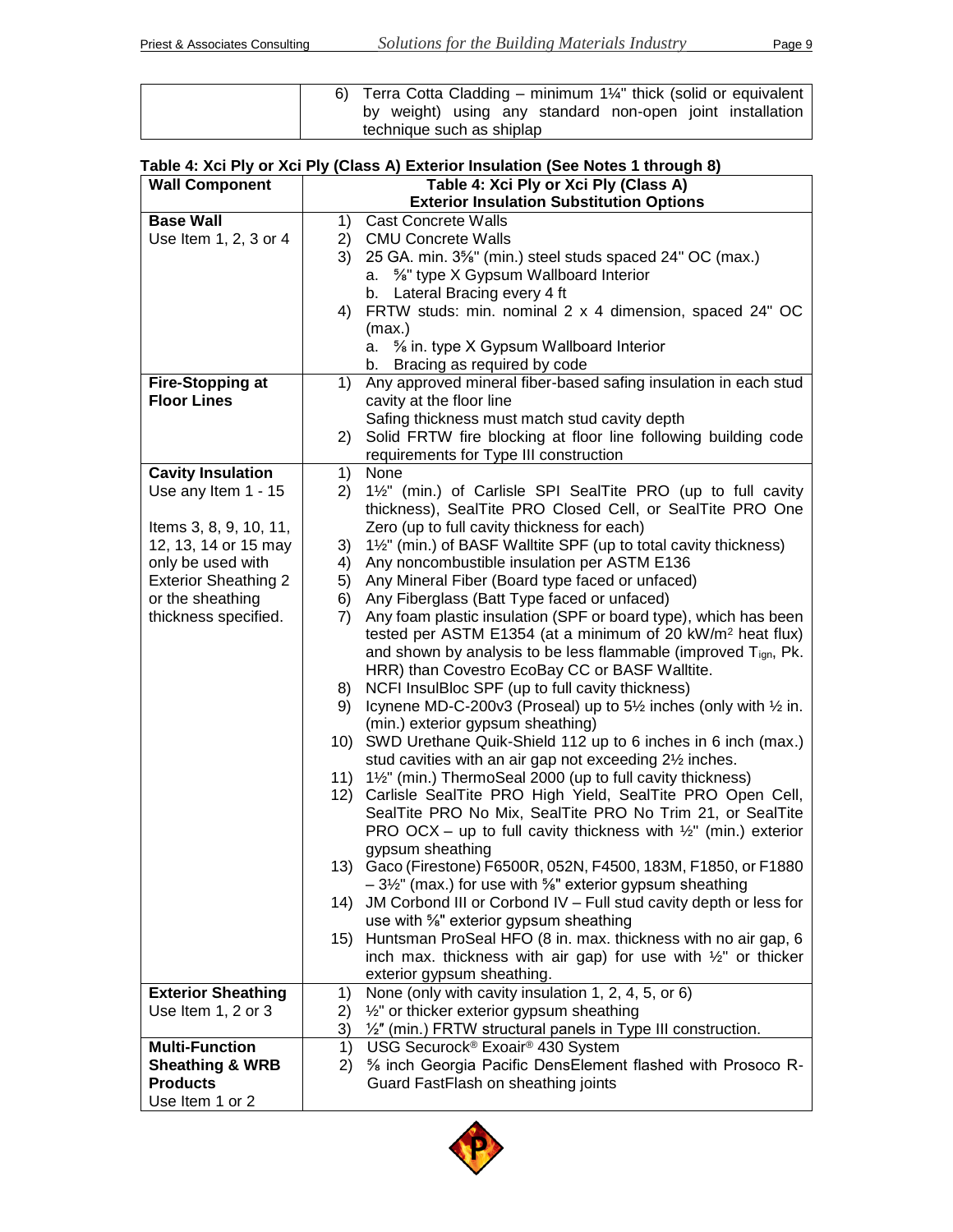| <b>Wall Component</b>                                                                                                                             | Table 4: Xci Ply or Xci Ply (Class A)<br><b>Exterior Insulation Substitution Options</b>                                                                                                                                                                                                                                                                                                                                                                                                                                                                                                       |
|---------------------------------------------------------------------------------------------------------------------------------------------------|------------------------------------------------------------------------------------------------------------------------------------------------------------------------------------------------------------------------------------------------------------------------------------------------------------------------------------------------------------------------------------------------------------------------------------------------------------------------------------------------------------------------------------------------------------------------------------------------|
|                                                                                                                                                   | Note: Item 1 or 2 replaces the exterior sheathings above. When either of<br>these items is used, do not use exterior sheathings or WRBs on the base<br>wall surface in Table 5.                                                                                                                                                                                                                                                                                                                                                                                                                |
| <b>WRB over Base</b><br><b>Wall Surface</b>                                                                                                       | See Table 5                                                                                                                                                                                                                                                                                                                                                                                                                                                                                                                                                                                    |
| <b>Exterior Insulation</b>                                                                                                                        | 4¼" (max.) Xci Ply or Xci Ply (Class A) (3½" foam max., 3⁄4" FR<br>1)                                                                                                                                                                                                                                                                                                                                                                                                                                                                                                                          |
| Use Item 1 or 2                                                                                                                                   | Plywood max.) with all claddings                                                                                                                                                                                                                                                                                                                                                                                                                                                                                                                                                               |
| depending on the                                                                                                                                  | 43/4" (max.) Xci-Ply or Xci Ply (Class A) (4" foam max., 3/4" FR<br>(2)                                                                                                                                                                                                                                                                                                                                                                                                                                                                                                                        |
| cladding<br><b>WRB over Exterior</b>                                                                                                              | Plywood max.) may be used with Claddings 1 - 6<br>See Table 5                                                                                                                                                                                                                                                                                                                                                                                                                                                                                                                                  |
| <b>Insulation</b>                                                                                                                                 |                                                                                                                                                                                                                                                                                                                                                                                                                                                                                                                                                                                                |
|                                                                                                                                                   | The exterior insulation may be used with or without CavClear <sup>®</sup> Masonry<br>Mat over the insulation with a maximum 1" air gap between the CavClear<br>and the cladding. When CavClear is used, this may only be used with<br>Cladding 1 - 6 or with thin brick/thin stone adhered to stucco as long as<br>the total thickness is 3/4" min.                                                                                                                                                                                                                                            |
| <b>Exterior Cladding</b>                                                                                                                          | Brick - Nominal 4" clay or concrete brick or veneer with<br>1)                                                                                                                                                                                                                                                                                                                                                                                                                                                                                                                                 |
| Use any Item 1 - 17                                                                                                                               | maximum 2" air gap behind the brick. Brick Ties/Anchors 24" OC                                                                                                                                                                                                                                                                                                                                                                                                                                                                                                                                 |
| Item 9 may use any<br>tested/approved<br>installation<br>technique.<br>Items 10, 11, and 14<br>may use any<br>standard installation<br>technique. | (max.)<br>Stucco – minimum 34" thick exterior cement plaster and lath. For<br>2)<br>systems that require a more durable WRB system, any building<br>wrap or 15# felt that meets Table 5, Requirement #12 in "WRB<br>over Exterior Insulation" can be used as a slip sheet between the<br>WRB/exterior insulation and the lath<br>Limestone – minimum 2" thick using any standard non-open joint<br>3)<br>installation technique such as shiplap<br>Natural Stone Veneer - minimum 2" thick using any standard<br>4)<br>non-open joint installation technique such as grouted/mortared<br>stone |
|                                                                                                                                                   | Cast Artificial Stone – minimum $1\frac{1}{2}$ " thick complying with ICC-<br>5)<br>ES AC 51 using any standard non-open joint installation<br>technique such as shiplap<br>Terra Cotta Cladding - minimum 11/4" thick (solid or equivalent<br>6)                                                                                                                                                                                                                                                                                                                                              |
|                                                                                                                                                   | by weight) using any standard non-open joint installation<br>technique such as shiplap                                                                                                                                                                                                                                                                                                                                                                                                                                                                                                         |
|                                                                                                                                                   | Thin brick/cultured stone set in thin-set adhesive and metal lath<br>7)<br>tested to ASTM E119 (brick exposed to furnace) and remains in<br>place for a minimum of 30 minutes or has passed an NFPA 285<br>test. Minimum $\frac{3}{4}$ ". For these systems, which require a more<br>durable WRB system, any building wrap or 15# felt that meets<br>Table 5, Requirement #12 in "WRB over Exterior Insulation" can<br>be used as a slip sheet between the WRB/AVP and the lath.<br>Glen Gery Thin Tech Elite Series Masonry Veneer or TABS II<br>8)                                           |
|                                                                                                                                                   | Panel System with 1/2" thick bricks using TABS Wall Adhesive                                                                                                                                                                                                                                                                                                                                                                                                                                                                                                                                   |
|                                                                                                                                                   | Any MCM that has successfully passed NFPA 285<br>9)                                                                                                                                                                                                                                                                                                                                                                                                                                                                                                                                            |
|                                                                                                                                                   | Uninsulated sheet metal building panels including steel, copper,<br>10)<br>aluminum (or zinc only with Xci-Ply (Class A))                                                                                                                                                                                                                                                                                                                                                                                                                                                                      |
|                                                                                                                                                   | 1/4" (min.) uninsulated fiber-cement siding or porcelain or ceramic<br>11)<br>tile mechanically attached                                                                                                                                                                                                                                                                                                                                                                                                                                                                                       |
|                                                                                                                                                   | Stone, porcelain, ceramic/aluminum honeycomb composite<br>12)<br>building panels that have successfully passed NFPA 285 criteria                                                                                                                                                                                                                                                                                                                                                                                                                                                               |
|                                                                                                                                                   | Autoclaved-aerated-concrete<br>panels<br>(AAC)<br>that<br>13)<br>have                                                                                                                                                                                                                                                                                                                                                                                                                                                                                                                          |
|                                                                                                                                                   | successfully passed NFPA 285 criteria<br>Terra Cotta Cladding - Any Rain-screen Terra Cotta (min. 1/2"<br>14)<br>thick) with ventilated shiplap                                                                                                                                                                                                                                                                                                                                                                                                                                                |

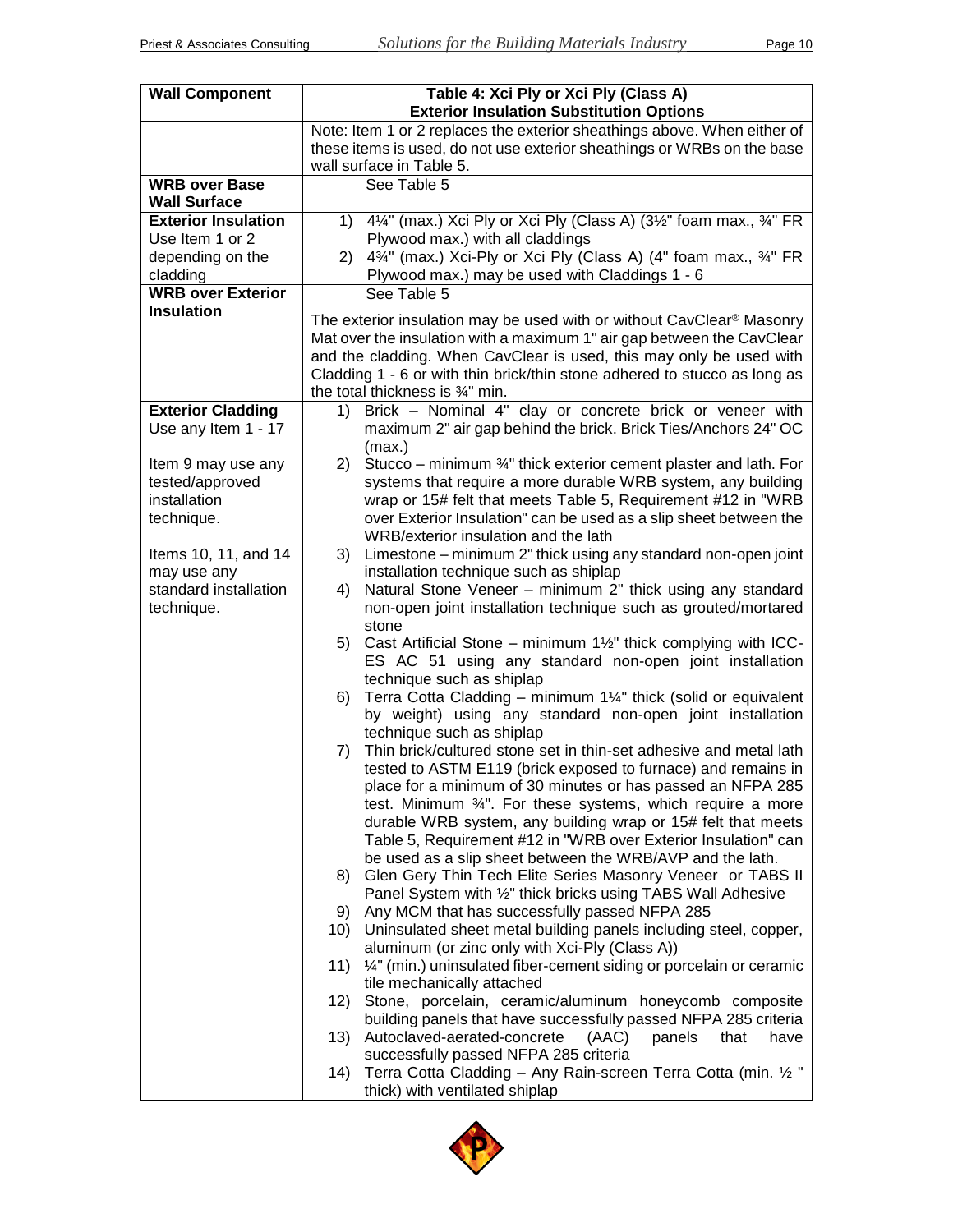| <b>Wall Component</b> | Table 4: Xci Ply or Xci Ply (Class A)<br><b>Exterior Insulation Substitution Options</b>                                                                                                                                                                                                                   |
|-----------------------|------------------------------------------------------------------------------------------------------------------------------------------------------------------------------------------------------------------------------------------------------------------------------------------------------------|
|                       | $\frac{1}{2}$ " Stucco – Any one coat stucco ( $\frac{1}{2}$ " min.) which meets AC11<br>15)<br>acceptance criteria or is approved for use in Type I-IV<br>construction or has been tested per NFPA 285 or stays in place<br>when tested per ASTM E119 (stucco exposed to fire) for at least<br>30 minutes |
|                       | Natural Stone Veneer – minimum 1¼" thick using any standard<br>16)<br>installation technique                                                                                                                                                                                                               |
|                       | FunderMax M.Look– minimum $\frac{1}{4}$ inch thick using any standard<br>17)<br>installation technique                                                                                                                                                                                                     |

## **Table 5. Allowable WRBs for Tables 1 - 4**

| <b>Wall Component</b>  |      | <b>Table 5. Allowable WRBs</b>                                                          |
|------------------------|------|-----------------------------------------------------------------------------------------|
| <b>WRB over Base</b>   | 1)   | Hunter Xci VP-SA WRB                                                                    |
| <b>Wall Surface</b>    | 2)   | Carlisle Fire Resist 705 RS, Fire Resist Barrithane VP, Fire Resist                     |
| Use any of Items $1 -$ |      | 705 VP, Fire Resist 705 FR-A, Fire Resist Barritech NP, Fire Resist                     |
| 33 or None             |      | Barritech VP (or VP LT). Fire Resist 705 VP may be used with 702                        |
|                        |      | WB, Cav-Grip, or Low VOC Travel-Tack adhesives. Fire Resist 705                         |
| Note - Some WRBs       |      | FR-A may be used with CCW 702, 702LV, 702 WB, CAV-Grip, and                             |
| are only allowed with  |      | Low VOC Travel Tack adhesives.                                                          |
| specific systems.      |      | 3) CCW-705 (with 702 LV, 702 WB, Cav-Grip, Low VOC Travel-Tack,                         |
|                        |      | or 702 adhesives) may be used with Xci Class A (or Xci-286) or                          |
|                        |      | unfaced noncombustible insulation and cladding Options 1 - 6.                           |
| Item 24 (Securock      | 4)   | GE Momentive SEC 2500 SilShield, Elemax 2600                                            |
| Exoair 430) or 25      | 5)   | Vaproshield Wrapshield SA, RevealShield SA, BlockShield SA,                             |
| (DensElement with      |      | PanelShield SA                                                                          |
| FastFlash) replaces    | 6)   | WR Grace Permabarrier VPS, Perm-A-Barrier NPL (AKA: PAB                                 |
| the exterior           |      | NP20), Perm-A-Barrier® VPL, Perm-A-Barrier Aluminum Wall                                |
| sheathings in Tables   |      | Membrane (AWM), Perm-A-Barrier VPL LT. The following may only                           |
| 1 - 4. When either of  |      | be used with Claddings 1 - 6 - Perm-A-Barrier NPL 10, Perm-A-                           |
| these items is used,   |      | Barrier VPL 50                                                                          |
| do not use exterior    | 7).  | <b>StoGuard Vaporseal</b>                                                               |
| sheathings listed in   | 8)   | 3M 3015 (with Hold Fast 70 adhesive @ six mils)                                         |
| Tables 1 - 4 or        | 9)   | Henry Air-Bloc <sup>®</sup> 17MR, Air-Bloc <sup>®</sup> 21S, All Weather STPE, Blueskin |
| WRBs on the base       |      | SA (only with Xci-Class A and Claddings 1 - 6), Air-Bloc 16MR,                          |
| wall surface in this   |      | Blueskin VP 160                                                                         |
| table (Table 5).       | 10)  | Tyvek CommercialWrap, or CommercialWrap D or StuccoWrap, or                             |
|                        |      | Fluid Applied WB (only with Xci-Foil (Class A) or Xci-Ply or Xci-Ply                    |
|                        |      | (Class A))                                                                              |
|                        | 11)  | PolyGuard Spray-N-Roll (STPE), Air Lok Sheet UV400 NP, Air Lok                          |
|                        |      | Flex VP, FlexGuard, Air Lok Flex, Air Lok Sheet 400 NP (Only with                       |
|                        |      | Cladding 1-6)                                                                           |
|                        | 12)  | Prosoco R-Guard Cat 5, R-Guard Cat 5 Rainscreen, R-Guard VB,                            |
|                        |      | or R-Guard Spray Wrap MVP                                                               |
|                        | 13)  | Dryvit Backstop NT                                                                      |
|                        | (14) | WR Meadows Air Shield LMP (Gray), Air Shield LMP (Black), Air                           |
|                        |      | Shield TMP, Air Shield LSR, or Air-Shield SMP                                           |
|                        | 15)  | Dörken Systems Inc., Delta-Vent SA, Delta-Vent S, Delta-Fassade                         |
|                        |      | S, Delta Maxx, Delta Stratus SA                                                         |
|                        | 16)  | Any WRB which has been tested per ASTM E1354 (at a minimum                              |
|                        |      | of 20 kW/m <sup>2</sup> heat flux) and shown by analysis to be less flammable           |
|                        |      | (improved Tign, Pk. HRR) than those listed above                                        |
|                        | 17)  | <b>BASF Enershield HP or Enershield I</b>                                               |
|                        | 18)  | Soprema Sopraseal Stick VP, Soprasolin HD, LM 204 VP, Stick                             |
|                        |      | 1100T with Elastocol 600c Primer (1100T only for use with Xci-CG,                       |
|                        |      | Xci-CG (Class A), Xci Foil (Class A), Xci-Ply or Xci-Ply (Class A)                      |
|                        | 19)  | Pecora XL-PermULTRA VP, XL-PermULTRA NP, ProPerm VP                                     |

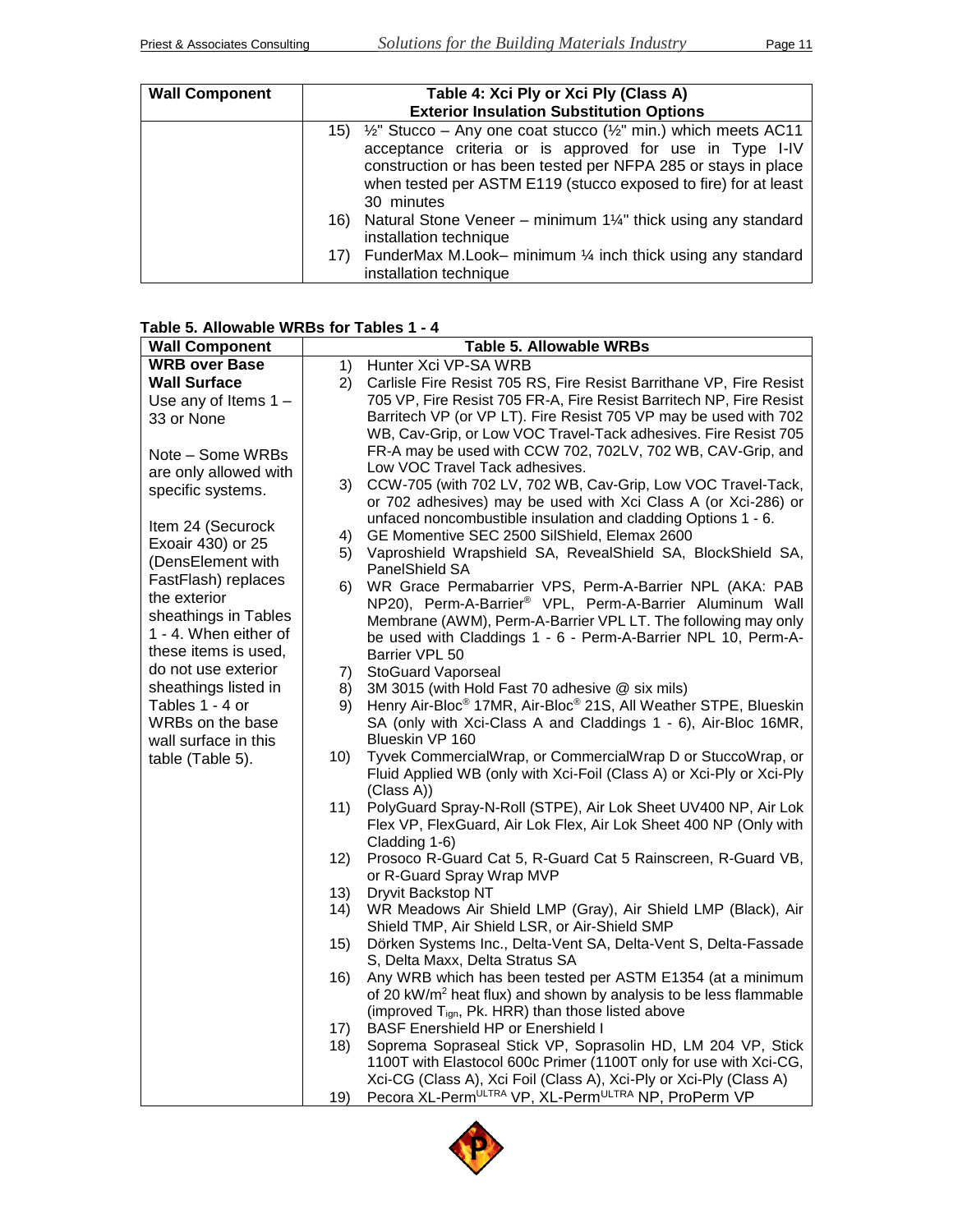| <b>Wall Component</b>    |          | <b>Table 5. Allowable WRBs</b>                                                                 |
|--------------------------|----------|------------------------------------------------------------------------------------------------|
|                          | 20)      | Siga Majvest or Majvest 500 SA                                                                 |
|                          | 21)      | Sto Gold Coat or Emerald Coad                                                                  |
|                          | (22)     | Tremco ExoAir 230 and ExoAir 130                                                               |
|                          | 23)      | Fortifiber Building Systems Group WeatherSmart Housewrap,                                      |
|                          |          | WeatherSmart Drainable, WeatherSmart Commercial or Super<br>Jumbo Tex 60                       |
|                          | 24)      | <b>USG Securock Exoair 430 System</b>                                                          |
|                          | 25)      | % inch Georgia Pacific DensElement flashed with Prosoco R-Guard                                |
|                          |          | FastFlash on sheathing joints                                                                  |
|                          | 26)      | Dow Chemical DefendAir 200 (or LT version) or DefendAir 200C<br>(Charcoal)                     |
|                          | 27)      | Hohmann & Barnard Enviro Barrier and Enviro Barrier VP                                         |
|                          | 28)      | STS FW100 or FW100A                                                                            |
|                          | 29)      | Karnak 321 K-NRG                                                                               |
|                          | 30)      | NaturaSeal AirSeal NS-A-250LP, AirSeal NS-A-250HP                                              |
|                          | 31)      | Jumpstart HWW-65A, HWW-65B, HWHP-80A, HWMP-90A,                                                |
|                          |          | HWD2-72A, HWHPT-92A, HWMPC-105A                                                                |
|                          | 32)      | Master Wall Rollershield                                                                       |
| <b>WRB over Exterior</b> | 33)      | Parex WeatherSeal Spray & Roll-On<br>Hunter Xci VP-SA WRB                                      |
| <b>Insulation</b>        | 1)<br>2) | Carlisle Fire Resist 705 RS, Fire Resist Barrithane VP, Fire                                   |
| Use any Item $1 - 26$    |          | Resist 705 VP (with 702 WB, Cav-Grip, or Low VOC Travel-Tack                                   |
| or None                  |          | adhesives), Fire Resist 705 FR-A (with CCW 702, 702LV, 702                                     |
|                          |          | WB, CAV-Grip, and Low VOC Travel Tack adhesives), Fire                                         |
| Note - Some WRBs         |          | Resist Barritech VP (or VP LT), Fire Resist Barritech NP                                       |
| are only allowed with    | 3)       | GE Momentive SEC 2500 SilShield, Elemax 2600                                                   |
| specific systems.        | 4)       | Vaproshield Wrapshield SA, RevealShield SA, PanelShield SA                                     |
|                          | 5)       | Grace Perm-A-Barrier NPL (AKA: PAB NP20), Perm-A-Barrier®                                      |
|                          |          | VPL, Perm-A-Barrier Aluminum Wall Membrane (AWM), Perm-                                        |
|                          |          | A-Barrier VPL LT, Perm-A-Barrier VPS                                                           |
|                          | 6)       | Henry Air-Bloc <sup>®</sup> 17MR, Air-Bloc <sup>®</sup> 21S, Blueskin <sup>®</sup> VP160 (only |
|                          |          | with Xci-Ply), All Weather STPE, and Air-Bloc 16MR                                             |
|                          | 7)       | Tyvek CommercialWrap or StuccoWrap                                                             |
|                          | 8)       | PolyGuard Air Lok Sheet UV400 NP, Air Lok Flex (only with                                      |
|                          |          | Claddings 1 - 6), Air Lok Flex VP (over Xci-Ply with any cladding                              |
|                          |          | listed or over the other Xci foams listed with Claddings 1 - 6),                               |
|                          |          | FlexGuard (over Xci-Ply with any cladding listed or over the                                   |
|                          |          | other Xci foams listed with Claddings 1 - 6)                                                   |
|                          | 9)       | Prosoco R-Guard Cat 5, R-Guard Cat 5 Rainscreen, R-Guard<br>VB, or R-Guard Spray Wrap MVP      |
|                          | 10)      | Sto Gold coat or Emerald Coat (only with Xci-Ply)                                              |
|                          |          | 11) Dryvit Backstop NT                                                                         |
|                          | 12)      | Any WRB which has been tested per ASTM E1354 (at a                                             |
|                          |          | minimum of 20 kW/m <sup>2</sup> heat flux) and shown by analysis to be                         |
|                          |          | less flammable (improved Tign, Pk. HRR) than those listed above                                |
|                          | 13)      | 3" AlumaGRIP 701 or 4" FG-1402 joint tape may be                                               |
|                          |          | interchanged. (Hardcast AFT is a rebrand of AlumaGRIP 701).                                    |
|                          | 14)      | WR Meadows Air Shield LMP (Gray), Air Shield LMP (Black), Air                                  |
|                          |          | Shield TMP, Air Shield LSR, or Air-Shield SMP                                                  |
|                          | 15)      | Dörken Systems Inc., Delta-Vent SA, Delta-Vent S, Delta-                                       |
|                          |          | Fassade S, Delta Maxx                                                                          |
|                          | 16)      | Soprema Sopraseal Stick VP (with Claddings 1 - 6, not with Xci-                                |
|                          |          | Foil), Soprasolin HD                                                                           |
|                          | 17)      | Pecora XL-Perm <sup>ULTRA</sup> VP, XL-Perm <sup>ULTRA</sup> NP, ProPerm VP                    |
|                          | 18)      | Siga Majvest (for all claddings) or Majvest 500 SA (only with                                  |
|                          |          | Claddings 1 - 6)                                                                               |

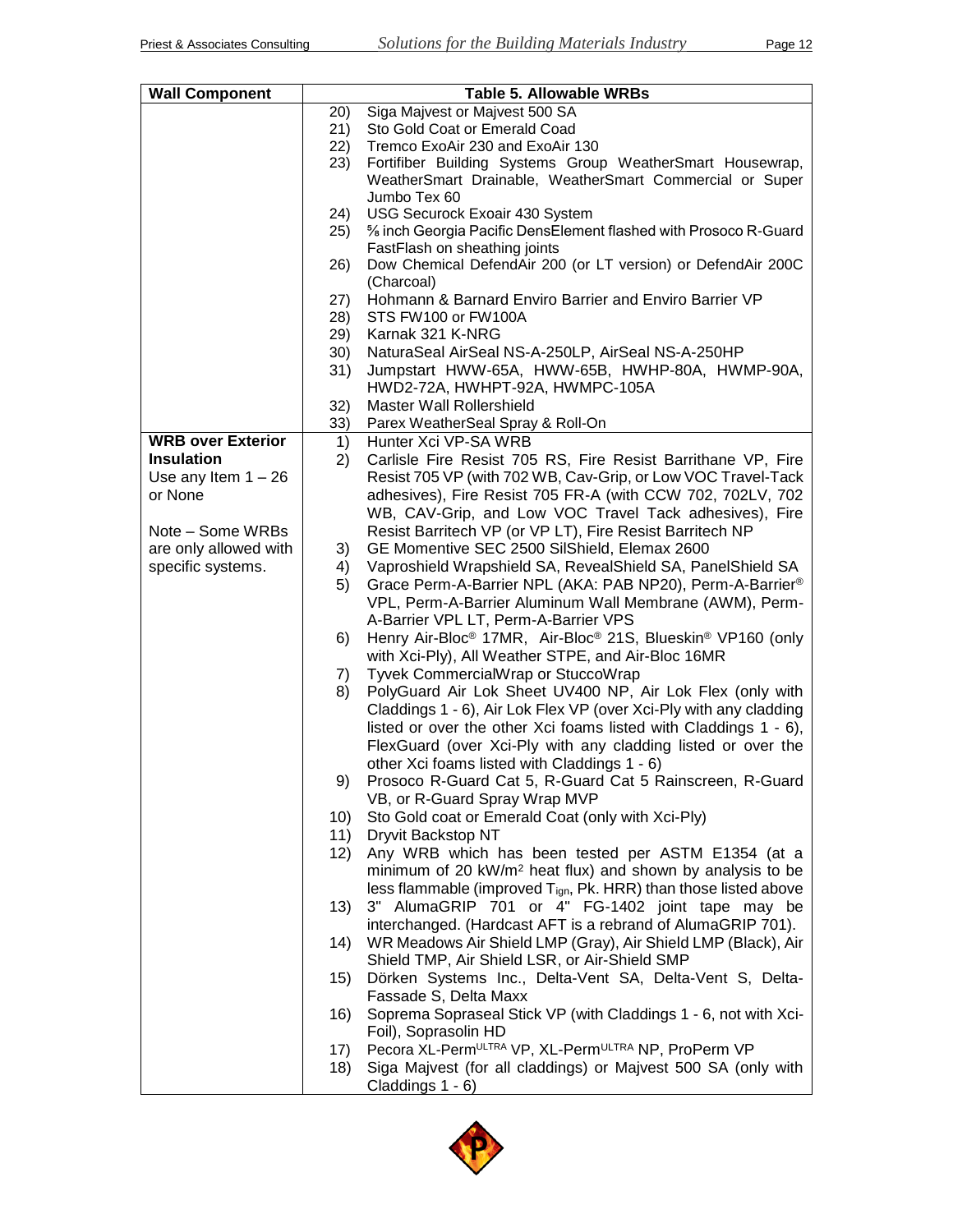| <b>Wall Component</b> |           | Table 5. Allowable WRBs                                      |
|-----------------------|-----------|--------------------------------------------------------------|
|                       | 19)       | Fortifiber Building Systems Group WeatherSmart Housewrap,    |
|                       |           | WeatherSmart Drainable, or WeatherSmart Commercial.          |
|                       | <b>20</b> | Dow Chemical DefendAir 200 (or LT version) or DefendAir 200C |
|                       |           | (Charcoal)                                                   |
|                       | 21)       | Hohmann & Barnard Enviro Barrier VP                          |
|                       | 22)       | STS FW100A                                                   |
|                       | 23)       | Karnak 321 K-NRG                                             |
|                       | 24)       | Jumpstart HWW-65A, HWW-65B, HWHP-80A, HWMP-90A,              |
|                       |           | HWD2-72A, HWHPT-92A, HWMPC-105A                              |
|                       | (25)      | Master Wall Rollershield                                     |
|                       | 26)       | Parex WeatherSeal Spray & Roll-On                            |

**Note 1:** The following adhesives may be used for attachment of the polyisocyanurate (polyiso) insulation.

- 1) Adhesive applied discontinuously at a rate of  $\frac{3}{8}$ " X 3" dabs, 16" OC: LM 800 XL or BarriBond or BarriBond XL
- 2) Aerosol adhesive at the application rate as per mfg. instructions: CAV-GRIP™ or Low VOC Travel-Tack

**Note 2:** The following may be used as a gap-filler between insulation panels: FOMO HandiFoam Fireblock or TVM Fireblock

**Note 3:** These CCW detailing materials may be used over the base wall assembly. The detailing materials can be used alone or with any approved WRB for the construction.

- 1) Board Joint Treatments:
	- a. 2" x 40 mil ribbon of BarriBond or BarriBond XL
	- b. 4" DCH Reinforcing Fabric embedded in Fire-Resist Barritech VP/NP/NP LT or embedded in Fire Resist Barrithane VP
	- c. 4" Foil-GRIP 1402\*
	- d. 4" AlumaGRIP 701\*
- 2) Termination Mastic for Flashing/Membrane: 1" X 40 mil ribbon or tooled 3/8" bead of SURE-SEAL Lap Sealant, CCW-704, LM 800 XL, BarriBond, or BarriBond XL
- 3) Detail Flashing, 3" on each side, at Openings, Terminations, Penetrations, Transitions, and Angle Changes.
	- a. CCW-705/XLT\*, CCW-705 TWF/XLT\* or Fire Resist 705 FR-A/XLT\*
	- b. SURE-SEAL P/S Elastoform<sup>\*</sup> or SURE-SEAL P/S Cover Strip<sup>\*</sup>
	- c. LiquiFiber or DCH Reinforcing Fabric embedded in Barritech VP/NP/NP LT
	- d. 40 mil application of BarriBond, BarriBond XL or Barrithane VP \*Prepare the surface as recommended by CCW using CCW-702, CCW-702 LV, CCW-702 WB, CCW-715, Low VOC Travel-Tack, CAV-GRIP, HP 250 Primer or Low VOC EPDM Primer per instructions on Product Data Sheet.

**Note 4:** These CCW detailing materials may be used over the polyiso insulation and can be used alone or with any approved WRB for the assembly.

- 1) Board Joint Treatments:
	- a. 2" x 40 mil ribbon of BarriBond or BarriBond XL
	- b. 4" DCH Reinforcing Fabric embedded in Fire-Resist Barritech VP/NP/NP LT or embedded in Fire Resist Barrithane VP
	- c. 4" Foil-GRIP 1402\*
	- d. 4" AlumaGRIP 701\*
- 2) Termination Mastic for Flashing/Membrane: 1"  $X$  40 mil ribbon or tooled  $\frac{3}{8}$ " bead of SURE-SEAL Lap Sealant, LM 800 XL, BarriBond, or BarriBond XL
- 3) Detail Flashing, 3" on each side at Openings, Terminations, Penetrations, Transitions, and Angle Changes
	- a. Fire Resist 705 FR-A/XLT\*
	- b. SURE-SEAL P/S Elastoform<sup>\*</sup> or SURE-SEAL P/S Cover Strip<sup>\*</sup>

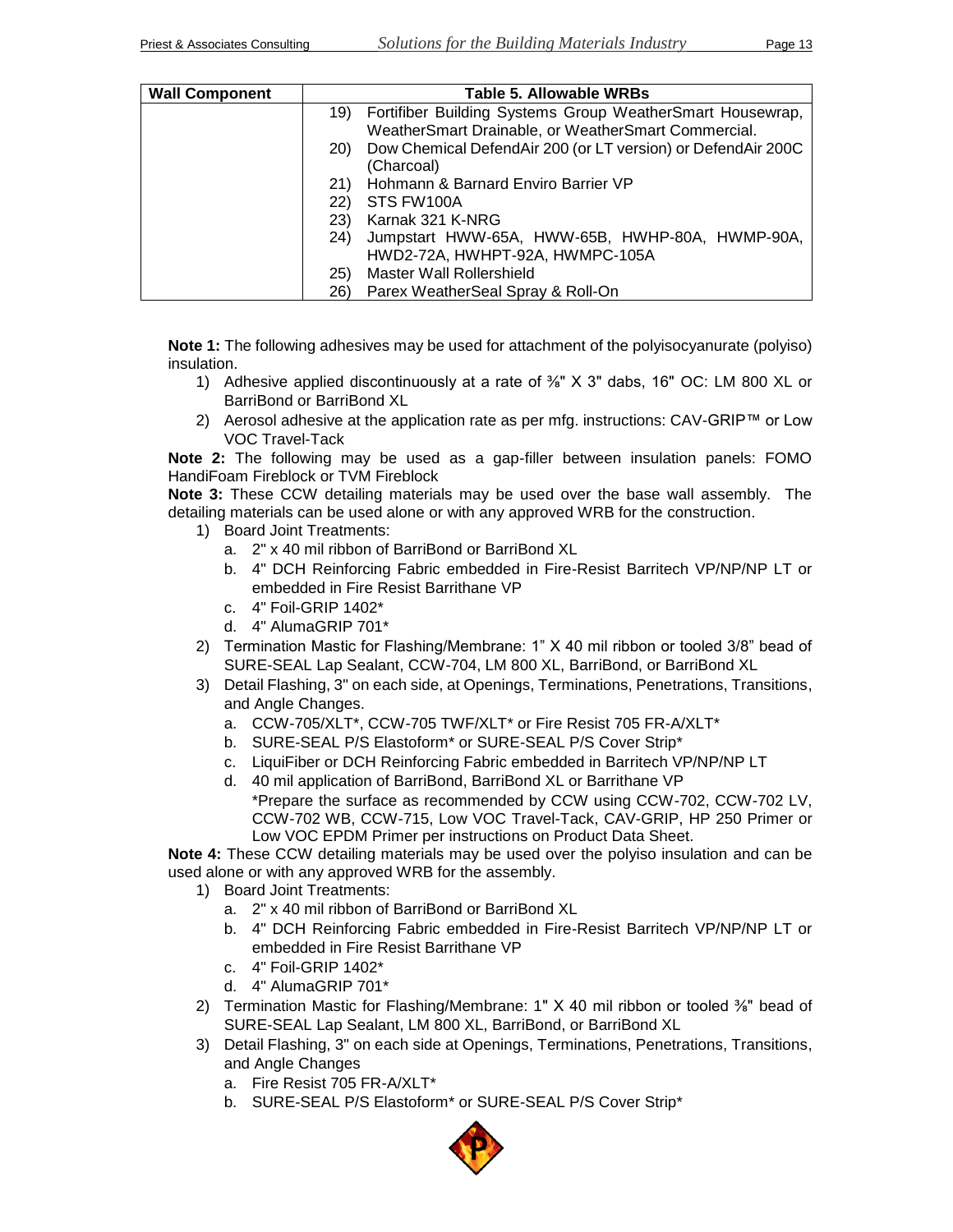- c. LiquiFiber or DCH Reinforcing Fabric embedded in Barritech VP/NP/NP LT
- d. 40 mil application of BarriBond, BarriBond XL, or Barrithane VP

\*Prepare the surface as recommended by CCW using CCW-702, CCW-702 LV, CCW-702 WB, CCW-715, Low VOC Travel-Tack, CAV-GRIP, HP 250 Primer, or Low VOC EPDM Primer per instructions on Product Data Sheet.

**Note 5:** In the NFPA 285 test, flashings for fenestration, including through-wall flashing "TWF," are not considered part of the WRB (Ref: 2015 IBC Sec. 1403.5). Therefore, suitable combustible or noncombustible *flashings* are permitted in wall assemblies as required in Building Code (Ref: 2015 IBC Sec. 1405.4).

Through-Wall Flashing "TWF" is permitted for use in wall assemblies clad with masonry or stone at the base of wall, head of wall, relieving angle, window head, window sill, and at other interruptions in the exterior cavity. TWF shall be applied a maximum of 8" onto the back-up wall and terminate at daylight or onto a drip edge. The following "TWF" products may be used:

- e. CCW-705 TWF/XLT\*
- f. Pre-Kleened EPDM TWF loose-laid or adhered with SURE-SEAL 90-8-30A bonding Adhesive or SURE-SEAL Low VOC Bonding Adhesive
- g. Metal TWF by others

**Note 6:** BRT-801 tape may be used over Fire-Resist 705 RS at membrane splices, terminations, and penetrations. Fire-Resist 705 RS and the substrate may be treated with CCW-702, CCW-702 LV, CCW-702 WB, or Low VOC Travel-Tack to promote adhesion of BRT-801.

**Note 7:** Fire-Resist 705 RS may be used in the following applications:

- 1) Over the exterior insulation, while another approved WRB is used over the base wall assembly.
- 2) Over a WRB on the base wall assembly while no exterior insulation is used. Use only WRBs listed below:
	- a. CC Fire Resist 705 FR-A
	- b. Other WRBs that produce no ignition when tested per ASTM E1354 at a heat flux of 50 kW/m<sup>2</sup> .

**Note 8:** Insulating coating applied over noncombustible substrate can be used for mitigating thermal bridging at wall assembly terminations and penetrations. Coating applied in these conditions cover a small percentage of the total wall surface area. The following products are allowed:

- 1) Aerolon 945 tape with primer by Tnemec
- 2) Aerolon 971 coating with primer by Tnemec

| <b>Wall Component</b>     | Table 6: Mass Wall Interior Insulation Substitution Options         |  |
|---------------------------|---------------------------------------------------------------------|--|
| <b>Base Wall</b>          | Cast concrete walls (min. 2" thick)<br>1)                           |  |
| Use either 1 or 2         | CMU concrete walls (min. 4" thick)<br>2)                            |  |
| <b>Exterior Coating</b>   | 3)<br>Portland cement or Lime Stucco                                |  |
| Use either 1, 2, 3 or     | Any ASTM E84 Class A Paint or Elastomeric Coating<br>4)             |  |
| 4                         | Any ASTM E84 Class A Clear Sealer<br>5)                             |  |
|                           | None<br>6)                                                          |  |
| <b>Air/Vapor Barrier</b>  | See Table 5 – WRB over Base Wall Surface                            |  |
| <b>Membrane</b>           |                                                                     |  |
| <b>Position 1 over</b>    |                                                                     |  |
| <b>Base Wall Interior</b> |                                                                     |  |
| <b>Continuous</b>         | 3½" thick (max.) Xci Foil (Class A) (or Xci-286)<br>1)              |  |
| <b>Insulation</b>         | 3½" thick (max.) Xci CG or Xci CG (Class A)<br>2)                   |  |
| Use 1, 2 or 3             | 3½" thick (max) Xci Foil<br>3)                                      |  |
| <b>Air/Vapor Barrier</b>  | See Table 5 – WRB over Base Wall Surface                            |  |
| <b>Membrane</b>           |                                                                     |  |
| <b>Position 2 over</b>    | Insulation joints may be taped with Foil-Grip 1402, 4" width (max.) |  |
| <b>Insulation</b>         |                                                                     |  |

**Table 6: Mass Wall Interior Insulation (See Notes 1, 2 & 3)**

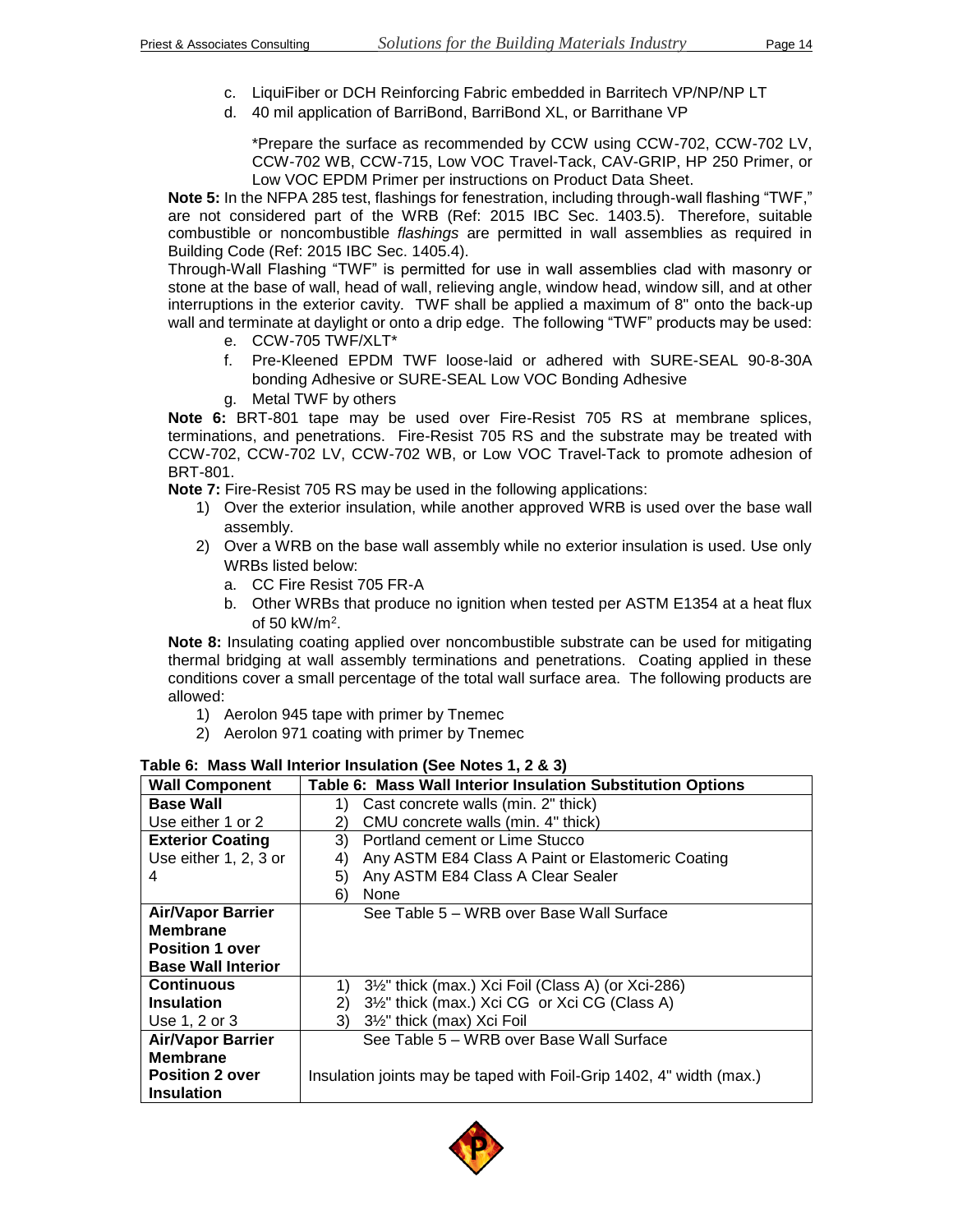| <b>Wall Component</b>    | Table 6: Mass Wall Interior Insulation Substitution Options                                                                                                                                                                                                                                                                                                                                                     |
|--------------------------|-----------------------------------------------------------------------------------------------------------------------------------------------------------------------------------------------------------------------------------------------------------------------------------------------------------------------------------------------------------------------------------------------------------------|
| <b>Interior Cladding</b> | 5%" type X Interior Gypsum Sheathing installed directly over the<br>insulation or installed to 3%" (max. depth) steel studs or Metal<br>Hat or Z Furring directly (no gap between stud/hat/Z and<br>insulation $-$ see drawing below). If an air gap between the<br>stud/hat/Z and insulation is created, fire blocking with mineral<br>wool per IBC section 718 shall be installed. See the drawings<br>below. |
|                          | Mass wall designs are assumed to use platform construction (concrete<br>floor line intersects exterior concrete creating a firestop at floor lines). If<br>the floor line is separated from the exterior concrete, fireblocking with<br>mineral wool must be installed to prevent uncontrolled vertical flame<br>spread. See the drawing below.                                                                 |

Note 1: Left Blank – per Rev. 50

Note 2: WRBs used in Position 1 or Position 2, not both Note 3: The insulation can be tacked in place with Cav-Grip or Travel-Tack during installation. Follow Instructions on Product Data Sheet.